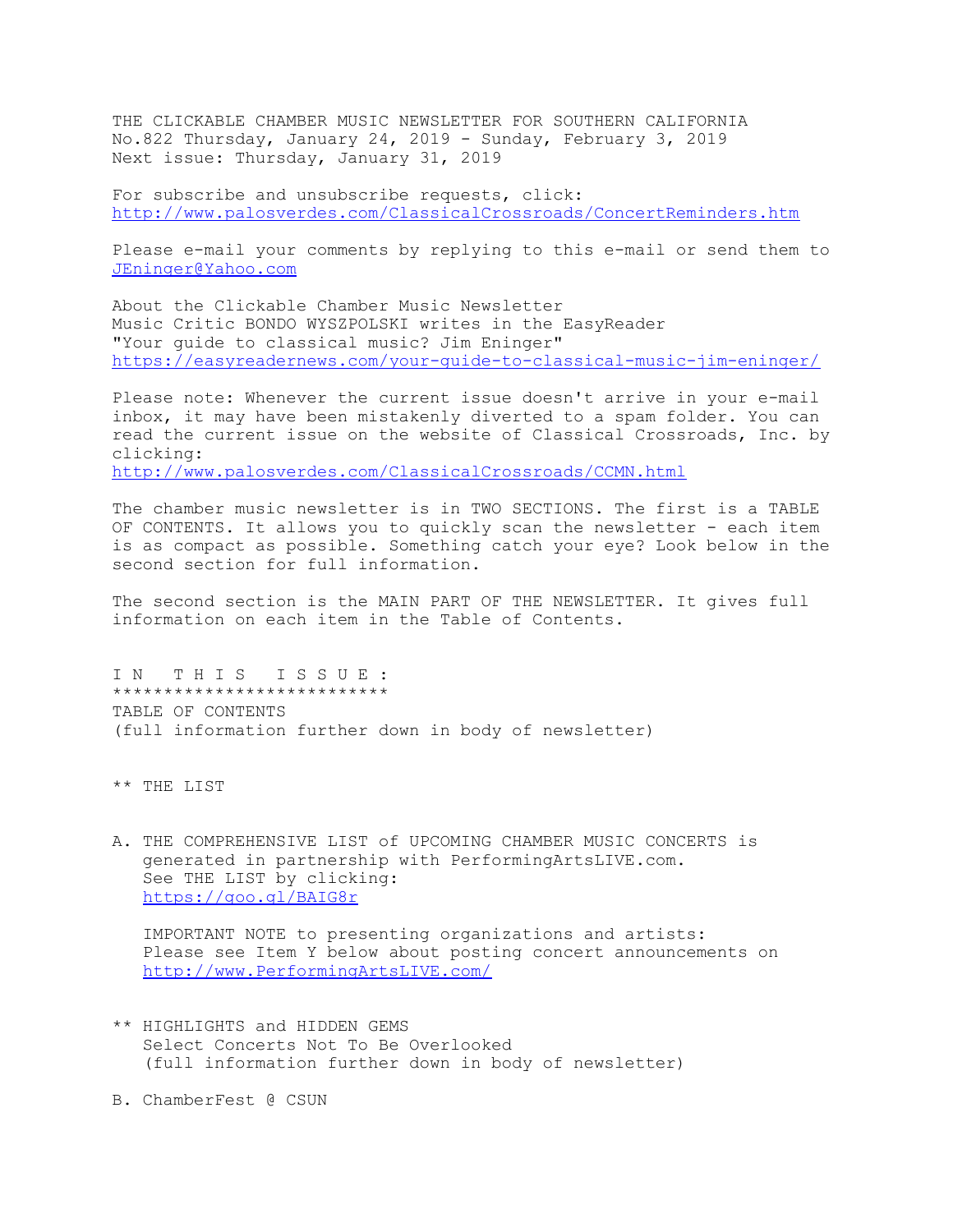Thursday, January 24 - Sunday, January 27, 2019 Music Recital Hall - Cypress Hall - CSUN https://goo.gl/cMR3XK

- C. Brand Associates Music Series presents Free Beverly Hills National Auditions Winner ACE TRIO SHANNON CANCHOLA flute, RYAN GLASS clarinet, JASON STOLL piano Saturday, January 26, 2019 - 2:00PM Brand Library & Art Center Recital Hall - Glendale CA https://www.glendaleca.gov/Home/Components/Calendar/Event/41981/125
- D. Chamber On The Mountain NAREK ARUTYUNIAN clarinetist, CHRISTOPHER GOODPASTURE piano Sunday, January 27, 2019 - 3:00PM Logan House - Ojai CA http://www.chamberonthemountain.com/narek\_arutyunian.html
- E. Lark Musical Society presents DILIJAN CHAMBER MUSIC SERIES TIGRAN MANSURIAN's 80th Birthday Celebration Concert Sunday, January 27, 2019 - 3:00PM Zipper Concert Hall at The Colburn School https://dilijan.larkmusicalsociety.org/program/
- F. Classical Encounters Foundation presents VYACHESLAV GRYAZNOV piano Sunday, January 27, 2019 - 3:00PM Home of Ronna Binn-Hersh - Tarzana CA http://www.classicalencounters.org/index.php/27-january-2018
- G. Coleman Chamber Music Concerts The PRAZÁK QUARTET and The ZEMLINSKY QUARTET Sunday, January 27, 2019 - 3:30PM Beckman Auditorium - Caltech, Pasadena CA https://goo.gl/V3Pfsr
- H. Great Music At Ascension Series Free NAMHEE HAN organ Sunday, January 27, 2019 - 4:00PM Ascension Lutheran Church - Thousand Oaks CA https://www.laago.org/calendar
- I. SUNDAYS LIVE! Chamber Music Series presents Free CROSSROADS EMMI CHAMBER ORCHESTRA Sunday, January 27, 2019 - 6:00PM Los Angeles County Museum of Art http://www.lacma.org/event/crossroads-emmi-orchestra
- J. Soka Performing Arts Center presents Violin & Piano Duo SIMONE PORTER & HSIN-I HUANG Sunday, January 27, 2019 - 7:00PM Soka Performing Arts Center - Aliso Viejo CA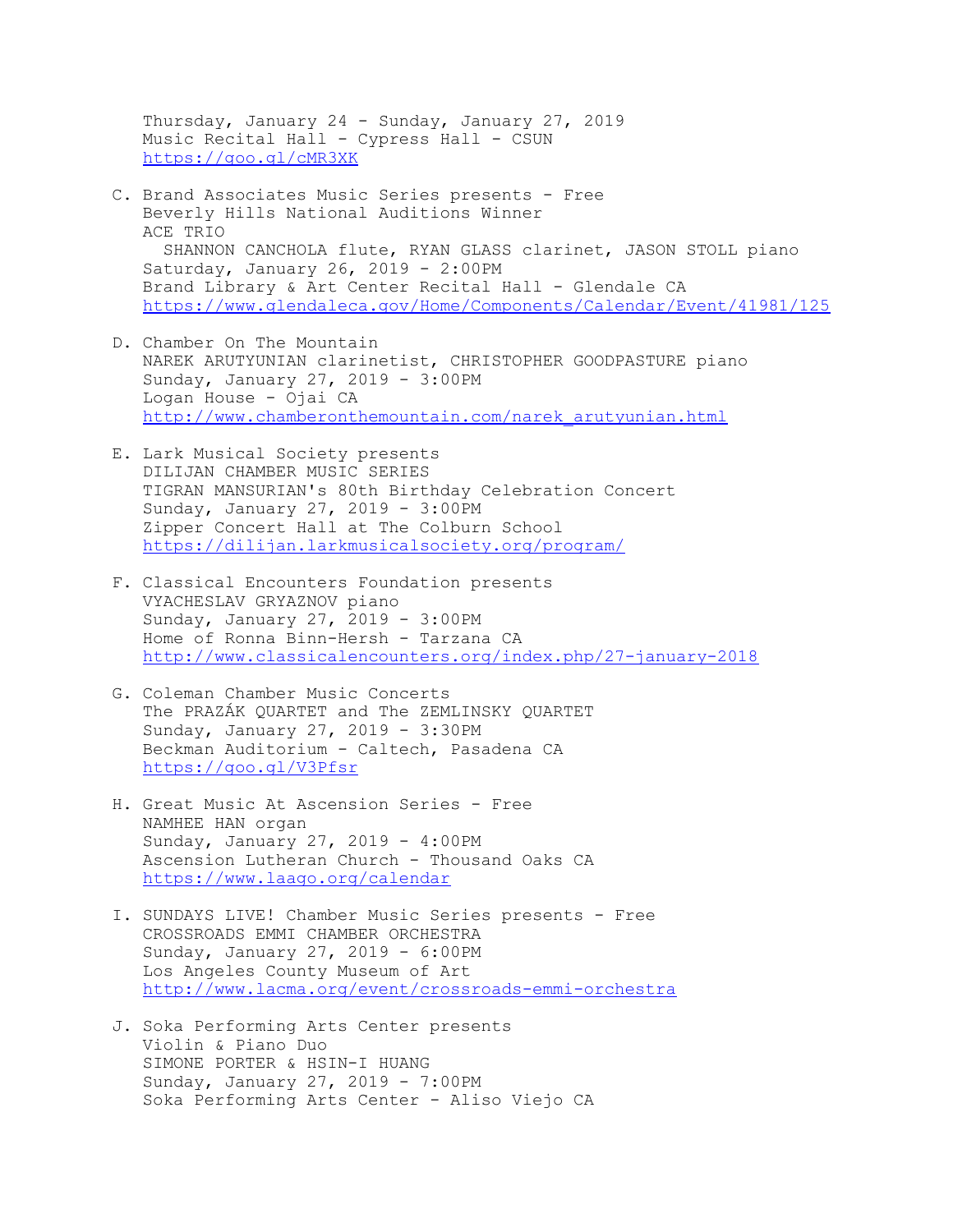http://www.soka.edu/pac/performing-arts-events.aspx

- K. LA GRAND ENSEMBLE presents DULCINEA XL A new chamber opera about karma, body image and mistaken identity by JUAN J. COLOMER Wednesday, January 30, 2019 - 8:00PM Zipper Concert Hall at The Colburn School - Downtown http://lagrandensemble.com/dulcinea-xl/
- L. Classical Crossroads, Inc. Free First Fridays at First!  $\sim$  fff presents Beverly Hills National Auditions Winners Brahms' "Viola Songs" & other selections Mezzo-Soprano KATARZYNA SADEJ, Violist ALMA LISA FERNANDEZ Pianist BASIA BOCHENEK Friday, February 1, 2019 - 12:15-12:45PM First Lutheran Church & School - Torrance https://goo.gl/xTccQC
- M. Music at St. Matthew's CANTUS VOCAL ENSEMBLE Friday, February 1, 2019 - 8:00PM The Parish of Saint Matthew - Pacific Palisades CA http://musicguildonline.org/program.shtml#February
- N. Soka Performing Arts Center presents Beverly Hills National Auditions Winner FIREBIRD QUINTET IRYNA ORLOVA prima domra, PETER ROTHE prima balalaika, LYNN McCONNELL alto balalaika, TOM BARNES contrabass balalaika, ANATOLY MAMALYGA bayan Friday, February 1, 2019 - 8:00PM Soka Performing Arts Center - Aliso Viejo CA http://www.soka.edu/pac/performing-arts-events.aspx
- O. JACARANDA music at the edge LYRIS QUARTET ALYSSA PARK and SHALINI VIJAYAN violins, LUKE MAURER viola, TIMOTHY LOO cello Sunday, February 3, 2019 - 4:00PM First Presbyterian Church of Santa Monica http://www.jacarandamusic.org/season
- P. SUNDAYS LIVE! Chamber Music Series presents Free Members of the CAPITOL ENSEMBLE PHILLIP LEVY, SERENA MCKINNEY violins, ZACH DELLINGER viola, ERIC BYERS cello Sunday, February 3, 2019 - 6:00PM Los Angeles County Museum of Art http://www.lacma.org/event/capitol-ensemble-31
- Q. JACARANDA music at the edge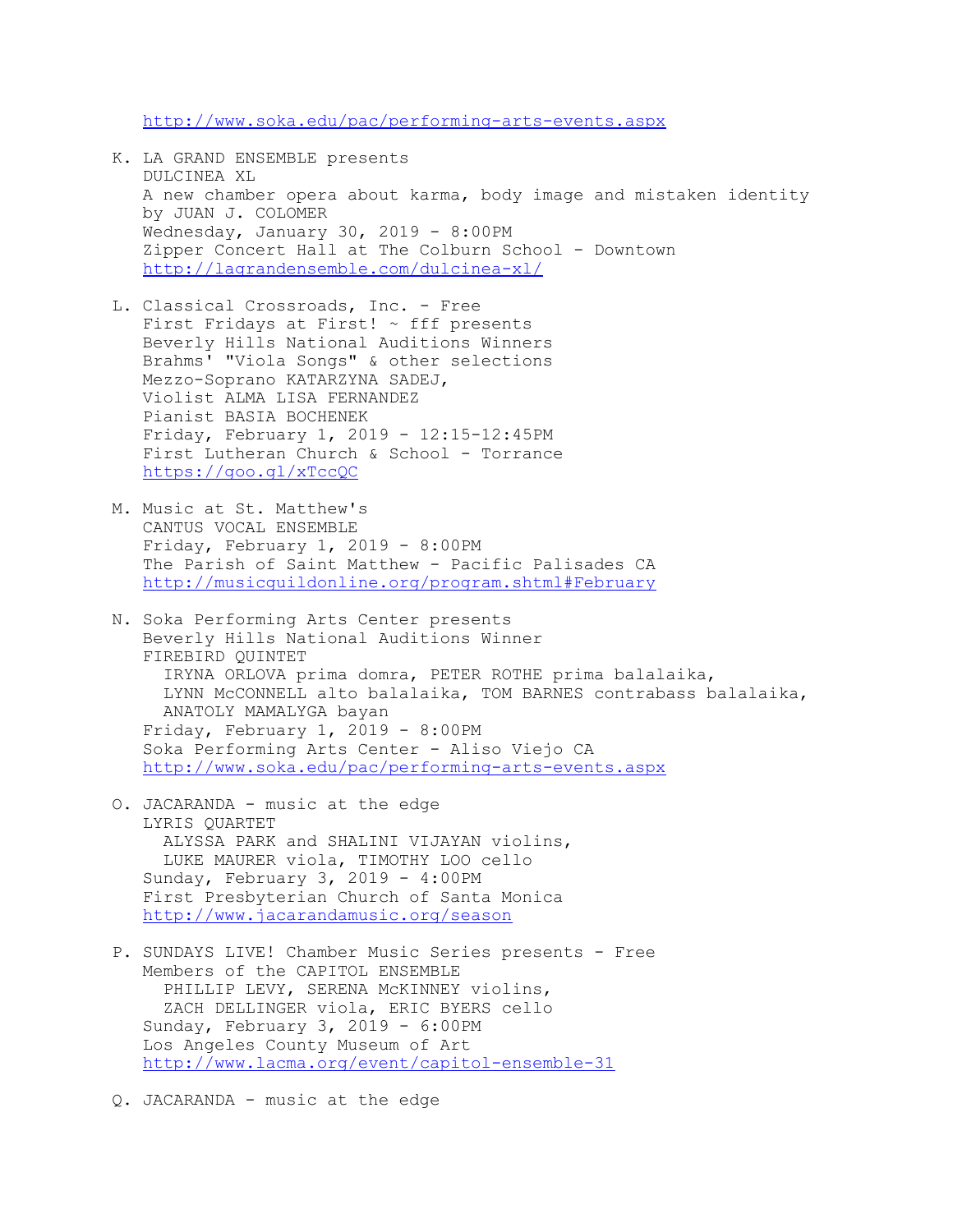INNA FALIKS & DANIEL SCHLOSBERG piano Gustav Mahler (4-hands arr. Zemlinsky): Symphony No.6 "Tragic" Sunday, February 3, 2019 - 8:00PM First Presbyterian Church of Santa Monica http://www.jacarandamusic.org/season

- \*\* THE REST OF THE NEWSLETTER Table of Contents (cont'd) (full information further down in body of newsletter)
- R. 2018-2019 CHAMBER MUSIC SEASONS ANNOUNCED

See the full list of 77 Southern California 2018-2019 chamber music concert series that have been announced so far by clicking: http://www.palosverdes.com/ClassicalCrossroads/SoCalCM.html

- S. REVIEWS OF RECENT CHAMBER MUSIC CONCERTS and OTHER ITEMS OF HIGH INTEREST ON THE SOUTHLAND CHAMBER MUSIC SCENE
	- \* Music Critic DAVID J BROWN's review on LA Opus "Interludes with Beverly Hills National Auditions Winners" Los Angeles Ensemble and duo pianists Sung Chang and Esther Lee. https://goo.gl/XYjxQw
	- \* GAIL EICHENTHAL's post on KUSC's Culture / Arts Alive Blog "Shining a Light on a Little-Known Los Angeles Composer" In celebration of its 25th anniversary, the Los Angeles Jewish Symphony has released a new CD of works by Erich Zeisl. Listen. https://www.kusc.org/culture/arts-alive-blog/eric-zeisl/
	- \* Music Journalist MATT COOPER writes in the Los Angeles Times "SoCal classical music listings, Jan. 20-27: The Chamber Music Society of Lincoln Center and more" https://lat.ms/2RL0gqg
	- \* The KUSC Free Download Download the allegro from the Piano Concerto No.4 of the Russian Composer Anton Rubinstein, featuring Ukrainian-born pianist Anna Shelest. https://www.kusc.org/radio/free-download/
	- \* Last two Sunday's LACMA Sundays Live! concerts streamed from the KUSC website https://www.kusc.org/radio/on-demand/sundays-live/
- T. SOUTHERN CALIFORNIA CLASSICAL GUITAR RECITALS GEORGE GUTMAN's Weekly Summary For the full calendar, click: http://ocgc.org/pages/SoCalEvents.htm
- U. SOUTHERN CALIFORNIA ORCHESTRA CONCERTS MICHAEL CLEARY's Selections For the full calendar, click: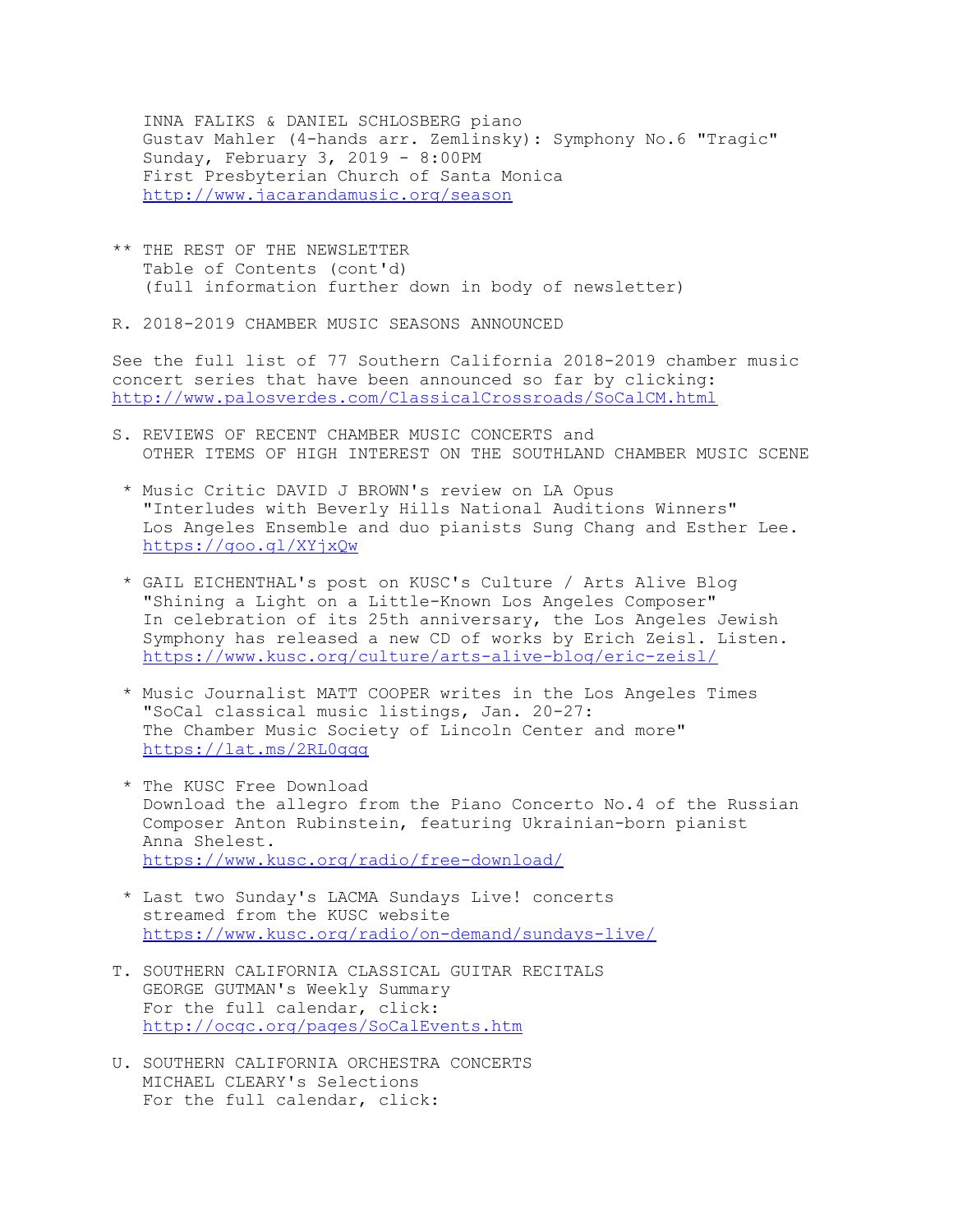http://www.palosverdes.com/SoCalOrch/

- V. SOUTHERN CALIFORNIA VOCAL EVENTS LAURI D. GOLDENHERSH's Weekly Highlights For the full calendar, click: http://www.laurislist.com/calendar
- W. SOUTHERN CALIFORNIA ORGAN CONCERTS
- X. WEBSITES OF HIGH INTEREST TO SOUTHLAND CHAMBER MUSIC AFICIONADOS
- Y. IMPORTANT NOTE TO PRESENTING ORGANIZATIONS AND ARTISTS About posting concert announcements on http://www.PerformingArtsLIVE.com/
- Z. ABOUT THE CLICKABLE CHAMBER MUSIC NEWSLETTER
- AA. SUBSCRIBE/UNSUBSCRIBE AND OTHER INFORMATION (at the bottom) Send Subscribe/Unsubscribe requests by replying to this e-mail, by sending an e-mail to Jeninger@Yahoo.com, or by clicking: http://www.palosverdes.com/ClassicalCrossroads/ConcertReminders.htm

END OF TABLE OF CONTENTS

N E W S L E T T E R B E G I N S \*\*\*\*\*\*\*\*\*\*\*\*\*\*\*\*\*\*\*\*\*\*\*\*\*\*\*\*\*\*\*\*\* GREETINGS, CHAMBER MUSIC AFICIONADOS

\*\* THE LIST

A. LISTINGS OF UPCOMING CHAMBER MUSIC CONCERTS

THE COMPREHENSIVE LIST of Upcoming Chamber Music Concerts & Recitals is generated in partnership with PerformingArtsLIVE. See THE LIST by clicking: https://goo.gl/BAIG8r

EASILY CUSTOMIZE the list to find other types of concerts or for concerts just in your area by clicking: http://www.performingartslive.com/?p=advsear

IMPORTANT NOTE to presenting organizations and artists: Please see Item Y below about posting concert announcements on http://www.PerformingArtsLIVE.com/

\*\* HIGHLIGHTS and HIDDEN GEMS Select Concerts Not To Be Overlooked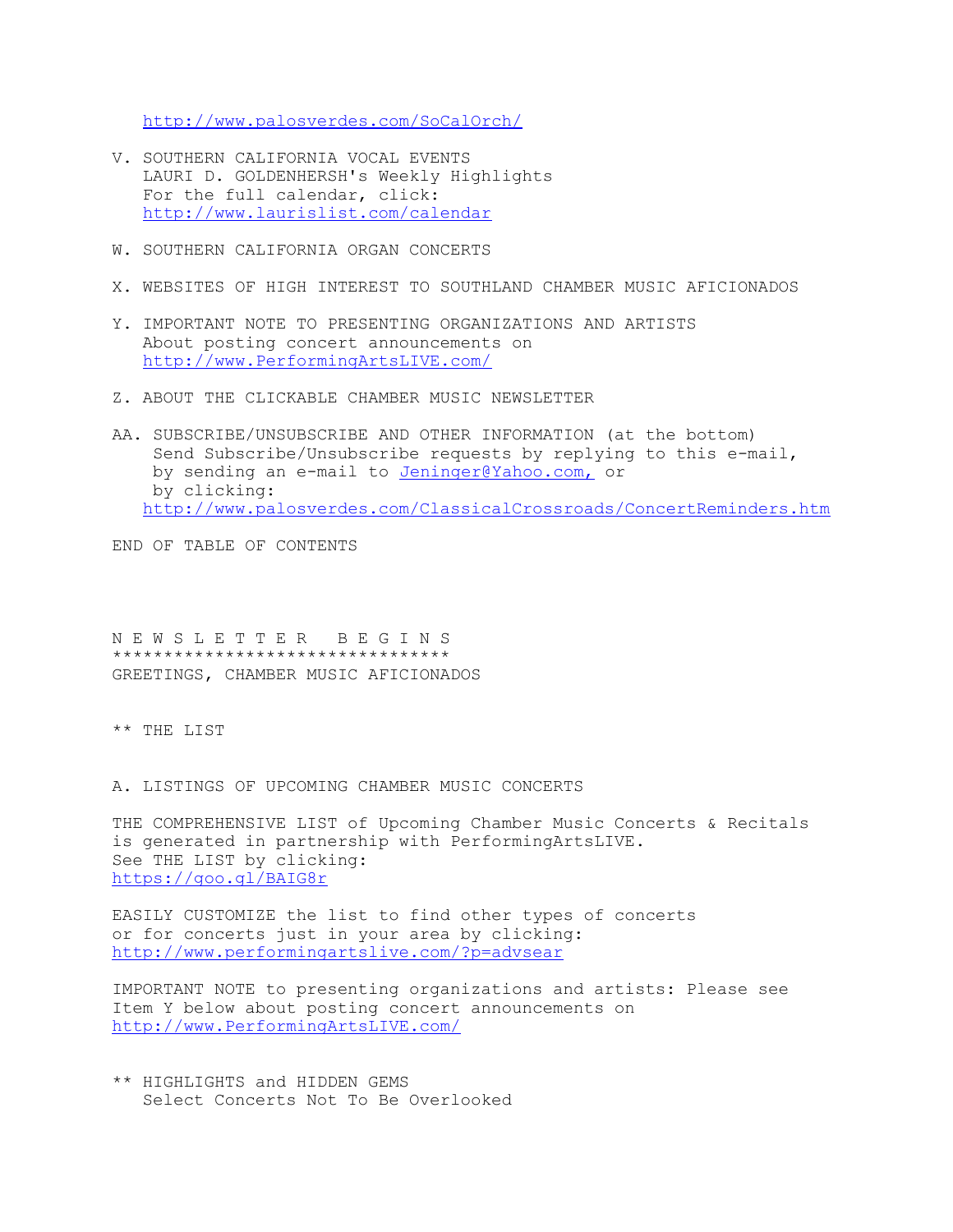# B. ChamberFest @ CSUN

 Thursday, January 24 - Sunday, January 27, 2019 Music Recital Hall Cypress Hall (Music Building) Cal State University Northridge [SanFernandoValley] For a Google map, click: http://goo.gl/oYcOv6 and for a campus map (look for Bld CY in quadrant D1), click: http://www.csun.edu/csun-maps

The Department of Music at the Mike Curb College of Arts, Media, and Communication presents Chamber Fest @ CSUN, a four-day festival that celebrates and explores the art of chamber music and will be the first of its kind for the college. The festival's events are comprised of a series of performances, masterclasses and lectures offered by a group of celebrated international chamber musicians alongside renowned local professionals from Southern California.

## PERFORMANCES

Thursday, January 24, 2019 -  $7:30PM$  Liviu Marinescu: Moto Perpetuo A.J. McCaffrey: Air, Ear, Ire, Hour, Aura Steven Stucky: Boston Fancies Robert Schumann: Piano Quintet in E-flat Major, Op.44

Friday, January 25, 2019 - 7:30PM Robert Schumann: Violin Sonata No.1 in A Minor, Op.105 Gabriel Fauré: Piano Quartet in C Minor, Op.15 Johannes Brahms: String Sextet, Op.36

Saturday, January 26, 2019 - 7:30PM Prokofiev: Violin Sonata No.1 in F Minor, Op.80 Paul Hindemith: Quartet for clarinet, violin, cello and piano Antonín Dvorák: Piano Quintet No.2 in A Major, Op.81

Sunday, January 27, 2019 - 3:00PM Ludwig van Beethoven: Piano Quartet in E-flat Major, Op.16 Alfred Schnittke: Piano Quintet Franz Schubert: Octet in F Major, D803 for clarinet, bassoon, horn, string quartet, and double bass

Chamber music aficionados will immediately recognize favorite artists:

## Pianists

 MARIA DEMINA, DMITRY RACHMANOV, FRANÇOISE REGNAT, YUAN SHENG, JASON STOLL, MING TSU Violinists

 ROBERTO CANI, LORENZ GAMMA, ELIZABETH HEDMAN, BIN HUANG, ANNA KOSTYUCHEK, JOAN KWUON, JEONGAH MOON, LIMOR TOREN-IMMERMAN, JAY ZHONG Violists

KEN AISO, ROBERT BERG, KAREN DREYFUS, LORENZ GAMMA, NANCY ROTH,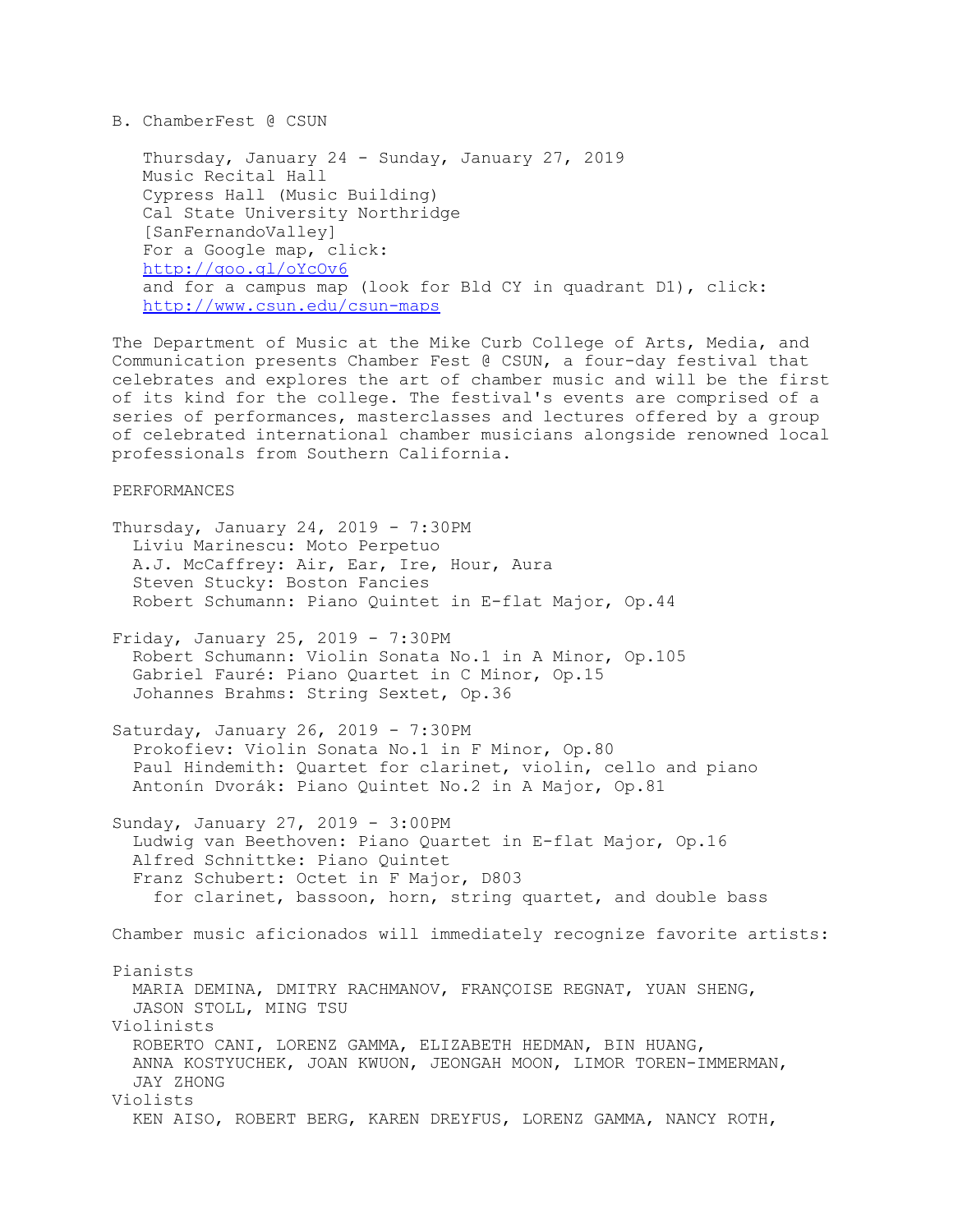GREG VON NOTIAS Cellists DAVID AKS, ANDREW COOK, ERIKA DUKE-KIRKPATRICK, THOMAS LOVASZ, DIANE ROSCETTI, DUSTIN SEO, MAKSIM VELICHKIN DAVID BOWMAN bass, LARRY KAPLAN and DAVID SHOSTAC flute, KATHRYN PISARO oboe, CANDIS BADGLEY and JULIA HEINEN clarinet, MATTHEW OTTO horn, JULIE FEVES bassoon, GRANT BUBAR percussion, JOHN ROSCIGNO conductor In addition, there will be panel discussions, lectures, and masterclasses. Tickets (each day): \$20 / \$15 faculty, staff / \$10 seniors / \$7 students. Find full ChamberFest @ CSUN information and by tickets by clicking: https://goo.gl/cMR3XK C. Brand Associates Music Series presents - Free Beverly Hills National Auditions Winner ACE TRIO

SHANNON CANCHOLA flute, RYAN GLASS clarinet, JASON STOLL piano

 Saturday, January 26, 2019 - 2:00PM Brand Library & Art Center Recital Hall 1601 W. Mountain Street, Glendale CA [Pasadena/Glendale][Free] For a Google map, click: http://goo.gl/xJqmR5

"An engaging, virtuosic ensemble, with clever selections of repertoire from Romantic to tango to modern." ~ Beverly Hills National Auditions Selection Committee

ACE Trio derives its name from the common triad in Western music and is considered consonant, stable, never requiring resolution. Originally formed at Cal State Northridge, the members came from various educational backgrounds, holding degrees from California State University, Northridge, the Juilliard School, the Glenn Gould School of the Royal Conservatory of Music in Toronto, Cal Arts, and the University of Redlands. Since forming in the fall of 2017, ACE Trio has performed across Southern California in recital series including the Daniel Pearl World Music Days in Valencia, Freelancer Series in Glendale, the St. Matthew's United Methodist Church Concert Series, Pasadena City College Concerts at Noon Guest Artist Series, the Wrightwood Classical Concert Series, Classical Crossroads' "The Interludes" series and the City of Encinitas' "Music by the Sea" series. Read music critic David J Brown's review of the ACE Trio on Classical Crossroads' "The Interludes" series by clicking: https://www.laopus.com/2018/09/aceing-it-in-south-bay.html

Free admission. A reception for the artists will follow the concert.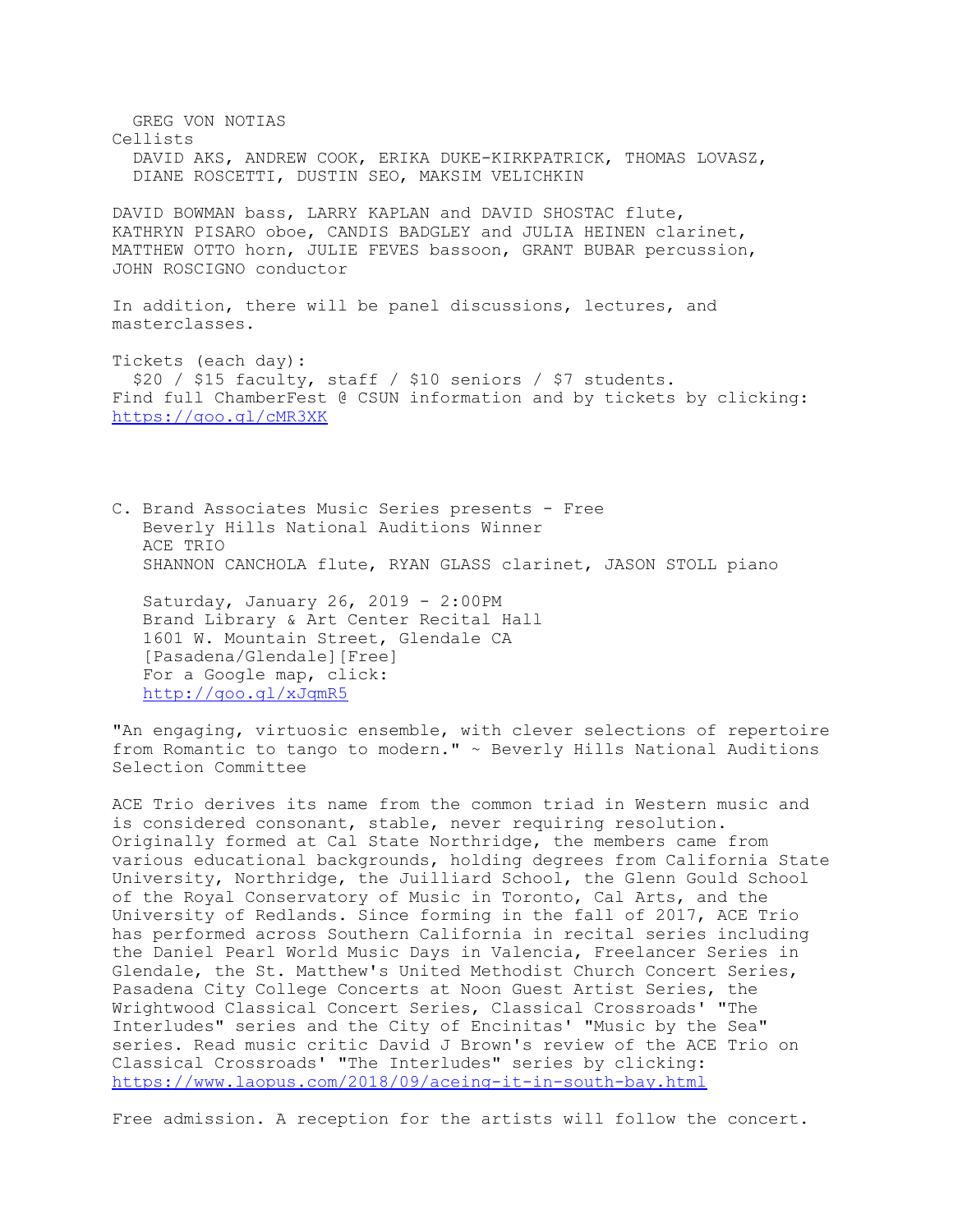For artist and concert information, click: https://www.glendaleca.gov/Home/Components/Calendar/Event/41981/125

D. Chamber On The Mountain NAREK ARUTYUNIAN clarinetist, CHRISTOPHER GOODPASTURE piano

 Sunday, January 27, 2019 - 3:00PM Logan House (adjacent to the Beatrice Wood Center for the Arts) 8585 Ojai-Santa Paula Rd. (in Upper Ojai), Ojai CA [Ventura/SantaBarbara] For a detailed map and directions, click: http://www.chamberonthemountain.com/map\_directions.html

Program

Francis Poulenc: Sonata for Clarinet and Piano, Op.184 Maurice Ravel: Pièce en forme de Habanera Igor Stravinsky: Three Pieces for Solo Clarinet Bela Bartók: Romanian Folk Dances, Sz.56 Elliott Carter: GRA for Clarinet Richard Wagner, arr. Liszt: Isolde's Liebestod from Tristan und Isolde Johannes Brahms: Sonata No.1 in F Minor, Op.120

"Arutyunian's playing reaches passionate depths with seemingly effortless technical prowess, beguiling sensitivity and an energetic stage presence. [His] deepest notes were at once vibrant and enveloping. His highest range had the clarity of a vibrant coloratura." ~ The Washington Post

Born in Armenia, NAREK ARUTYUNIAN's family moved to Moscow when he was three. As a teenager, he won First Prizes in the International Young Musicians Competition in Prague and the Musical Youth of the Planet Competition in Moscow. He graduated from the Moscow State Tchaikovsky Conservatory, received a Bachelor's degree from The Juilliard School, where he worked with Charles Neidich, and continued his studies with Mr. Neidich at the Manhattan School of Music, where he received a Master's Degree in 2018. As First Prize Winner of the Young Concert Artists International Auditions, Mr. Arutyunian was presented in debut recitals in New York at Merkin Concert Hall and in Washington, DC at the Kennedy Center, to rave reviews. As soloist with orchestra, Narek Arutyunian's performances include the Copland Clarinet Concerto with the Orchestra of St. Luke's at Alice Tully Hall, Artie Shaw's Concerto for Clarinet with The Boston Pops, the Mozart Concerto with Oregon's Newport Symphony and New York's St. Thomas Orchestra, appearances with Prague Radio Symphony, the Kaliningrad Philharmonic, the Moscow Virtuosi Chamber Orchestra and the Moscow State Symphony Orchestra, and a recording of the Weber Concertino for clarinet with the New Russia State Symphony Orchestra. Read about Narek Arutyunian by clicking:

https://narekarutyunian.instantencore.com/

Praised by the Washington Post for his "sparkling, highly musical"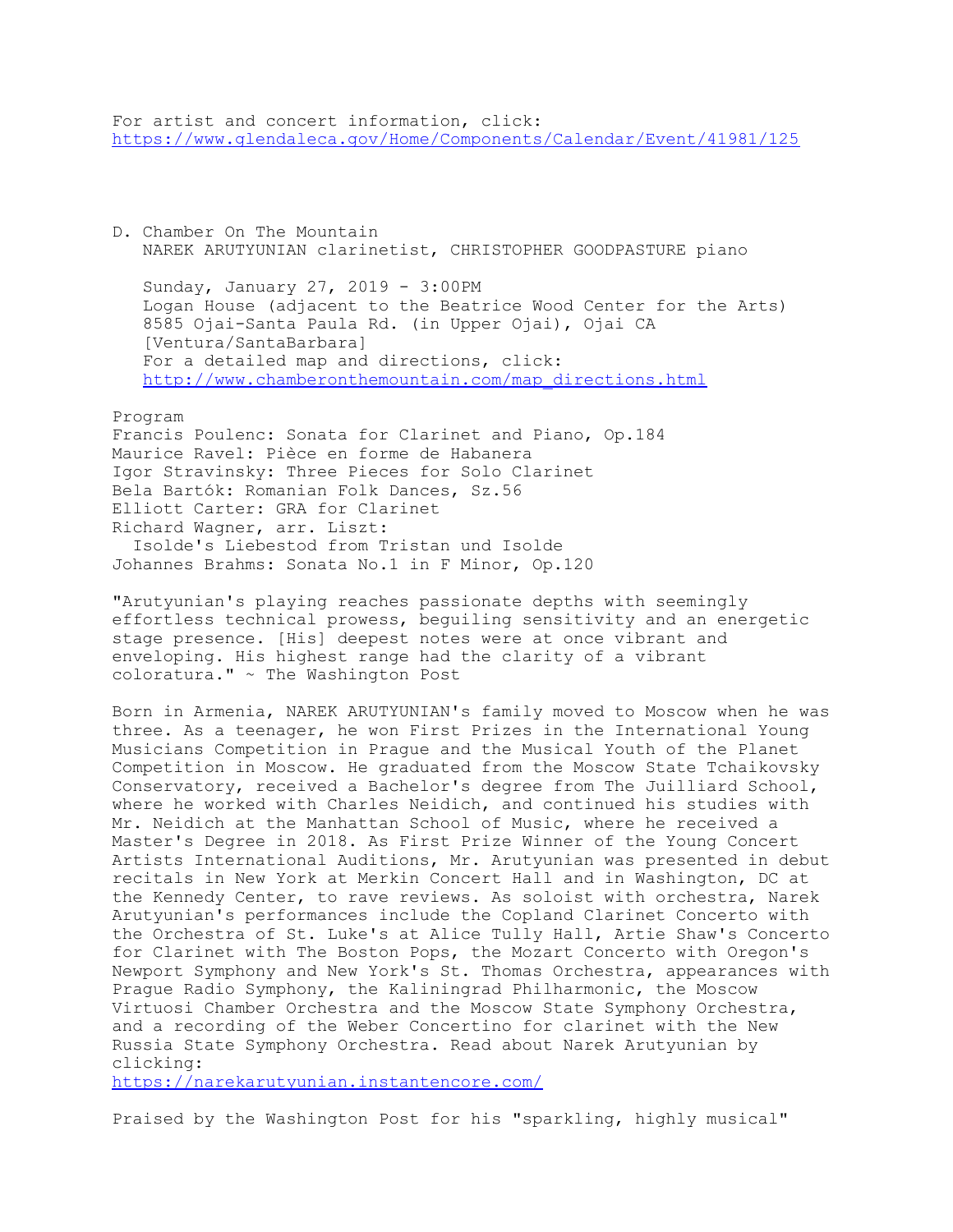playing, CHRISTOPHER GOODPASTURE has established himself as a musician of refined style. He has performed recitals in concert venues throughout North America, including the Kennedy Center (Washington D.C.), Benaroya Hall (Seattle), Koerner Hall (Toronto), Alice Tully Hall, Merkin Hall, Weill Recital Hall (New York), Bing Concert Hall (Stanford University), and the Los Angeles County Museum of Art. Born in Los Angeles, his formal training began at the Pasadena Conservatory. He continued his studies with Stewart Gordon and John Perry at the University of Southern California and the Royal Conservatory of Music in Toronto. He is a Beverly Hills National Auditions winner. Read about Christopher Goodpasture by clicking: https://www.christophergoodpasture.com

Admission is \$25. Reception will follow the performance. For concert and artist information, and to purchase tickets in advance, click: http://www.chamberonthemountain.com/narek\_arutyunian.html

E. Lark Musical Society presents DILIJAN CHAMBER MUSIC SERIES TIGRAN MANSURIAN's 80th Birthday Celebration Concert

 Sunday, January 27, 2019 - 3:00PM Zipper Concert Hall at The Colburn School 200 South Grand Avenue, Los Angeles CA [DowntownLA] For a Google map, click: http://goo.gl/IwB59X

Program - Master Tigran Mansurian: Ars Poetica for chamber choir (2000) Tigran Mansurian: Three Medieval Taghs for viola and percussion (2004) Tigran Mansurian: Agnus Dei for clarinet, violin, cello, and piano (2006) Tigran Mansurian: String Quartet No.3 (1993)

The Artists BORIS ALLAKHVERDYAN clarinet, MOVSES POGOSSIAN violin, SEARMI PARK violin, KIM KASHKASHIAN viola, MICHAEL KAUFMAN cello, STEVEN VANHAUWAERT piano, JONATHAN HEPFER percussion, THE LARK GEGHARD CHOIR, VATSCHE BARSOUMIAN conductor

Universally recognized as the greatest living Armenian composer, Grammy-nominated TIGRAN MANSURIAN (b. January 27, 1939, Beirut) studied composition with Edvard Bagdasarian at the Romanos Melikian College of Music in Yerevan from 1956-60, and with Lazarus Sarian at the Yerevan Komitas State Conservatory from 1960-65, with whom he continued his post-graduate studies from 1965-67. As a former Soviet dissident composer, he headlined the progressive resistance along with his friends and colleagues Alfred Schnittke, Arvo Pärt, and Valentin Silvestrov. Mansurian's extensive catalogue of recordings on Munich-based ECM Records features some of the leading performers of today, including Leonidas Kavakos, Kim Kashkashian, Patricia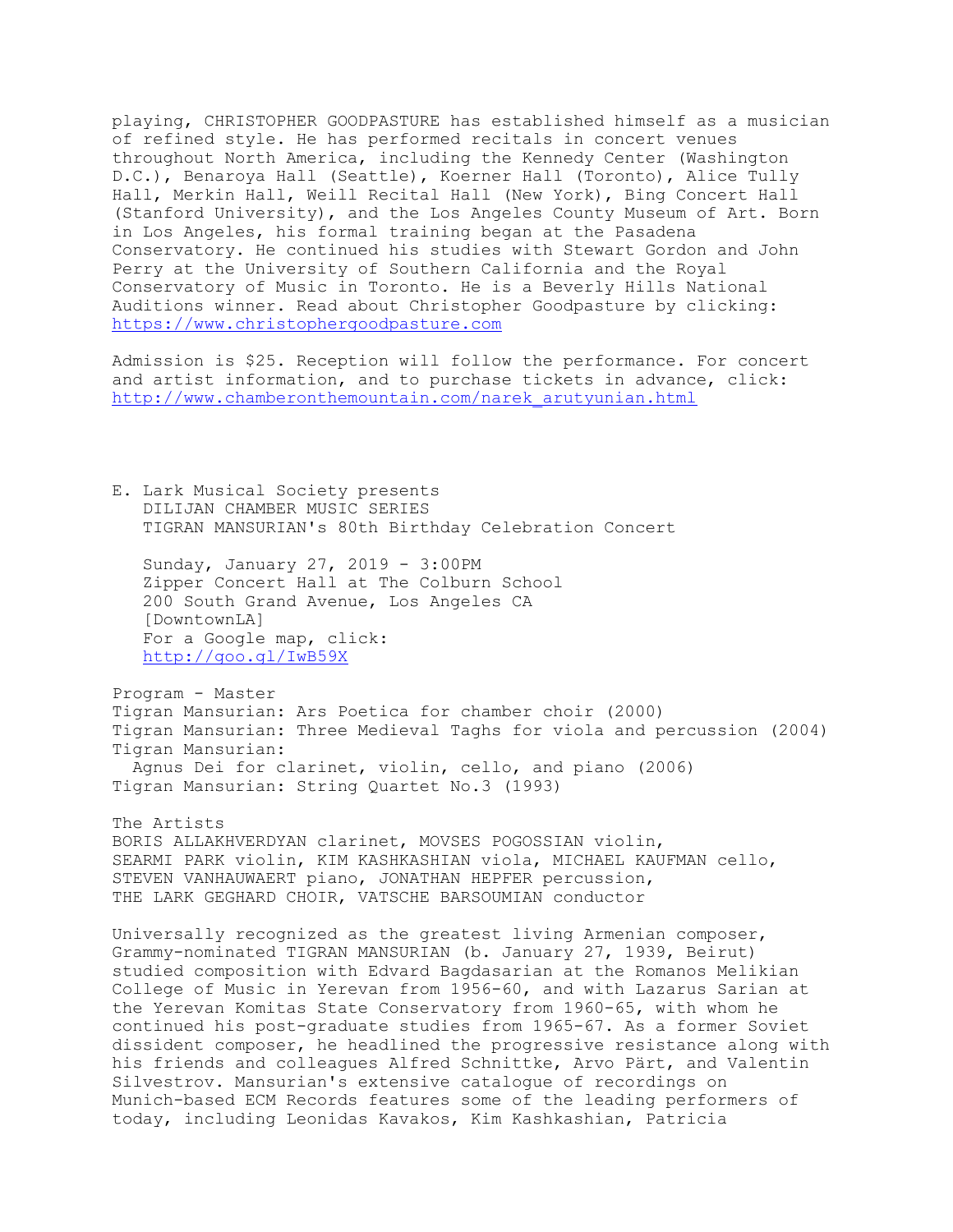Kapatchinskaya, Rosamunde Quartet, Hilliard Ensemble, and Munich Chamber Orchestra. Read about Tigran Mansurian by clicking: http://tigranmansurian.com/

The DILIJAN series' six concerts of its 2018-19 season encompass masterpieces of Western classical chamber music, pearls from the treasury of Armenian chamber works, and chamber music world premieres. The hallmark of Dilijan concerts is the remarkable assemblage of renowned artists both local and from around the world. Read about Dilijan by clicking: https://dilijan.larkmusicalsociety.org/

and watch Dilijan on its YouTube channel [JE: highly recommended] by clicking: https://www.youtube.com/user/DilijanMusic

About Dilijan Artistic Director and UCLA Professor of Violin MOVSES POGOSSIAN, recipient of the Jacaranda Forte Award, Los Angeles Times classical music critic MARK SWED has written, "But first some praise for Pogossian, who is a terrific violinist. He has the flair and the huge technique of a Romantic-era specialist, a virtuosity and magnetism that he applies to newer music."... "one of the finest violinists in Los Angeles."... "a sophisticated virtuoso, subtle and bold in his phrasing."... "violinist Movses Pogossian ... played with an uncannily eerie tone splendidly gauged for shocking irony."... "Pogossian's violin solos conveyed all this with piercingly focused tone and heart-stopping intensity." Read about Movses Pogossian and the afternoon's other artists by clicking:

https://dilijan.larkmusicalsociety.org/movses-pogossian/

Tickets: \$35 & \$20 / \$15 students, are available by calling (818)572-5438, or at the door. Order reserved seats online by clicking:

https://dilijan.larkmusicalsociety.org/buy-tickets/

For information about the concert and the artists, click: https://dilijan.larkmusicalsociety.org/program/

F. Classical Encounters Foundation presents VYACHESLAV GRYAZNOV piano

 Sunday, January 27, 2019 - 3:00PM The Hamburg Room Home of Ronna Binn-Hersh 19365 Lemmer Drive, Tarzana CA [SanFernandoValley] For a Google map, click: http://goo.gl/flA1x4

Program Rachmaninoff: Ten Preludes, Op.23 Rachmaninoff: Six Moment Musicaux, Op.16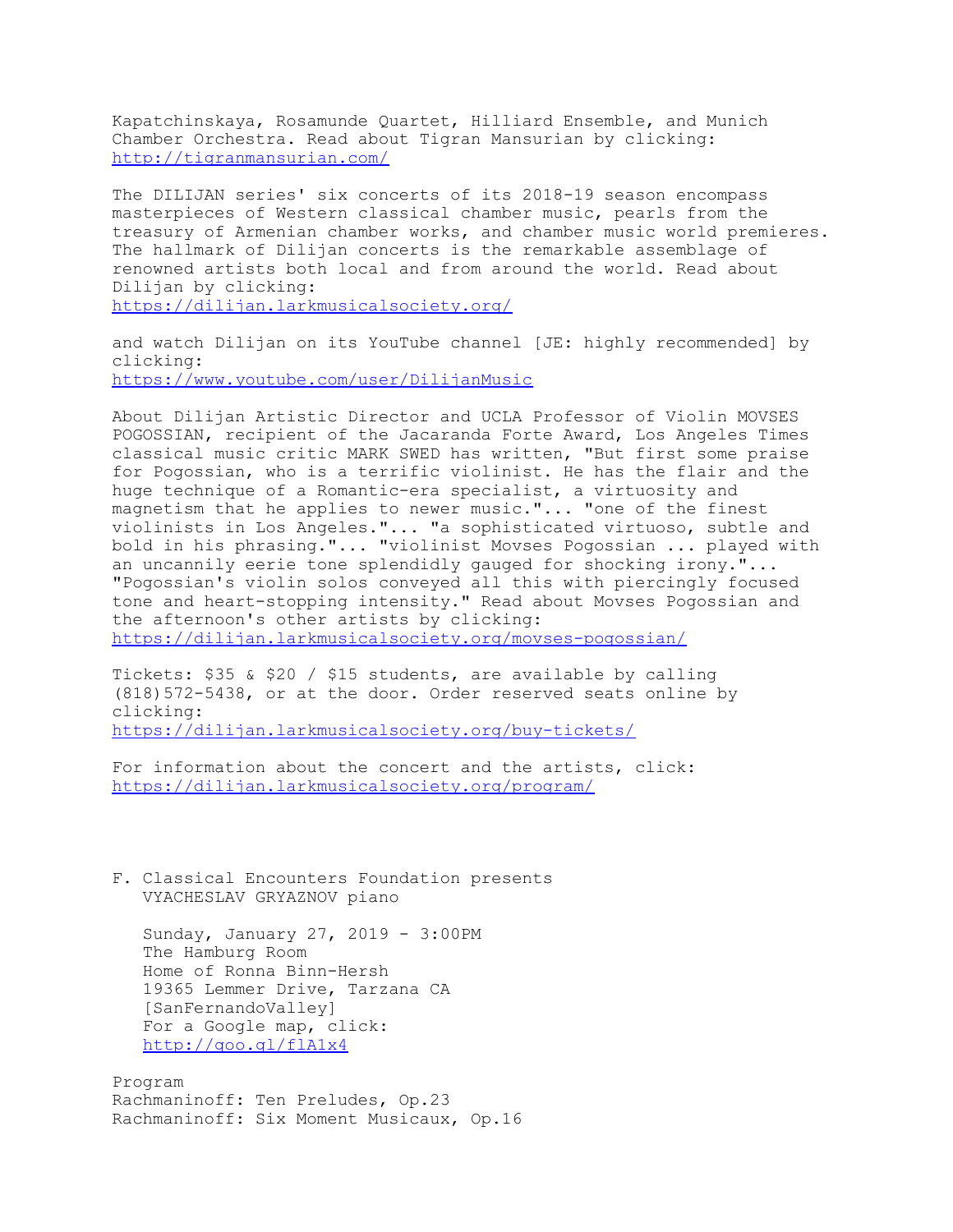Russian pianist VYACHESLAV GRYAZNOV studied at the Moscow State Conservatory, where he is now on the teaching faculty of the Piano Department. He has performed recitals and with chamber ensembles and orchestras worldwide. Read about Vyacheslav Gryaznov by clicking: https://gryaznoff.com/en/

Tickets: \$55 premium / \$35 regular / \$25 student. A buffet follows the program. For information, call (818)343-3095 or click: http://www.classicalencounters.org/index.php/27-january-2018

G. Coleman Chamber Music Concerts The PRAZÁK QUARTET and The ZEMLINSKY QUARTET

 Sunday, January 27, 2019 - 3:30PM Beckman Auditorium Caltech, Pasadena CA [Pasadena/Glendale] For a Google map, click: https://goo.gl/ipstML

Program Niels Gade (1817-1890): String Octet in F Major, Op.17 Shostakovich: Two Pieces for String Octet, Op.11 Mendelssohn: String Octet in E-flat Major, Op.20

Both the PRAZÁK QUARTET and the ZEMLINSKY QUARTET are Czech, and both won the Premier Grand Prix at the Bordeaux International String Competition: the Zemlinsky in 2010, the Prazák in 1978 (at that time the Evian Competition). Each quartet was founded by students in Prague, the Prazák in 1972 and the Zemlinsky in 1994. Read about the Prazák and Zemlinsky Quartets by clicking: http://prazakquartet.com/en/ http://www.zemlinskyquartet.cz/

Founded in 1904 by Alice Coleman, the Coleman Chamber Music Association is one of the oldest organizations in the United States dedicated to the presentation of chamber music. Coleman's activities include an annual series of six chamber music concerts in Caltech's Beckman Auditorium and a nationally recognized annual competition for young chamber music performers. Read about the venerable series by clicking:

http://www.colemanchambermusic.org/

Tickets: \$55, \$45, \$35, \$25. For tickets and information, click: https://goo.gl/V3Pfsr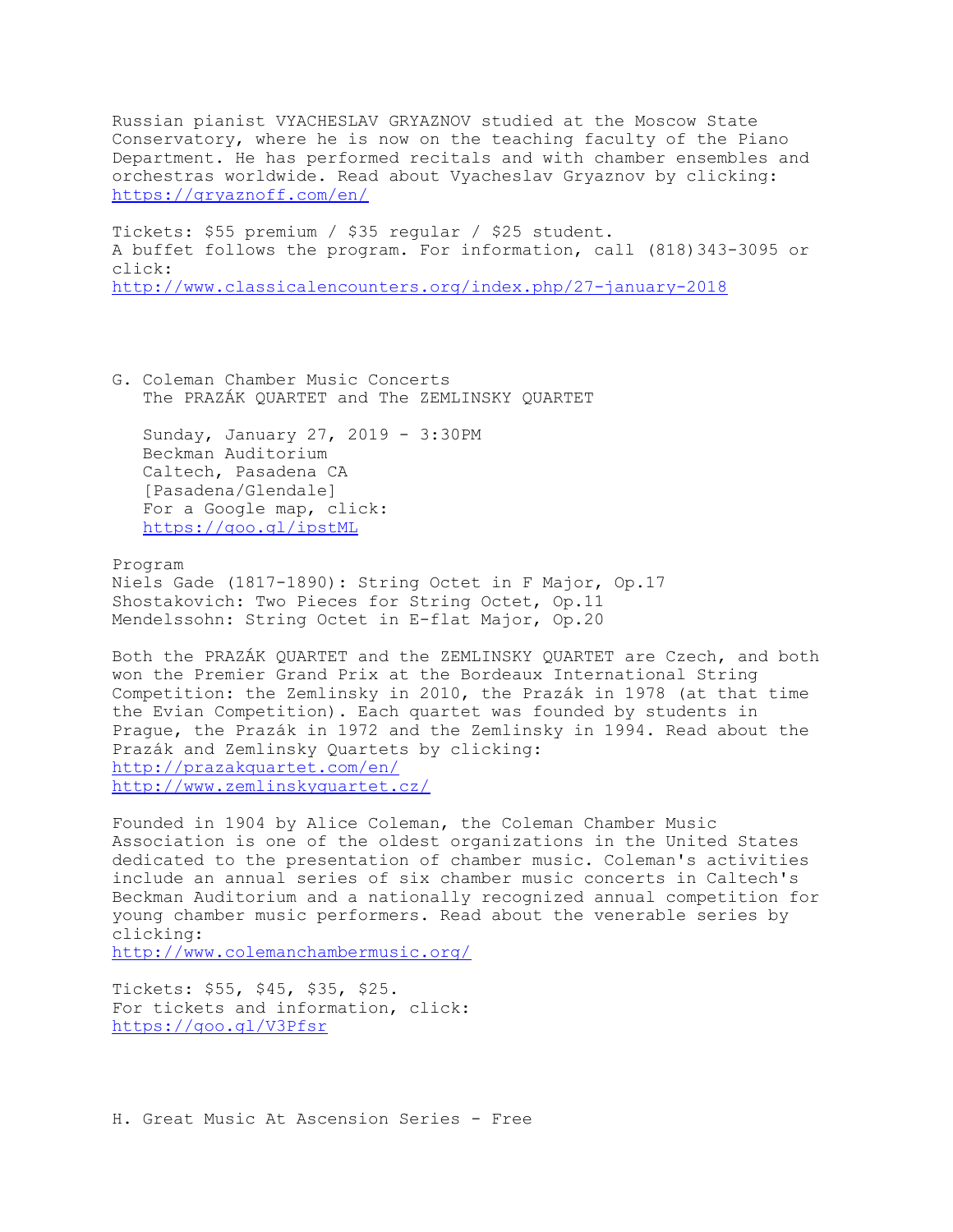NAMHEE HAN organ

 Sunday, January 27, 2019 - 4:00PM Ascension Lutheran Church 1600 E. Hillcrest Drive, Thousand Oaks CA [ThousandOaks][Free] For a Google map, click: https://goo.gl/HgRvmA

Program

Gerre Hancock (1934-2012): Laredo fanfare Johann Sebastian Bach (1685-1750): Trio Sonata No.5 (Largo-Allegro) Guy Bovet (b.1942): Salamanca from "Trois Préludes Hambourgeois" Gaston Litaize (1909-1991): Variations sur un Noël Angevin from Douze Pièces Camille Saint-Saëns (1835-1921): Danse Macabre (transcribed by Edwin Lemare) Joseph Haydn (1732-1809): Fantasia in C Major for piano, Hob.XVII:4, "Capriccio" César Franck (1822-1890): Final Gioachino Antonio Rossini (1792-1868): Overture from "William Tell" (transcribed for the Organ by Edwin H. Lemare)

The holder of Master's and Doctoral degrees in both organ performance and applied linguistics from UCLA, NAMHEE HAN has honed her naturally sensitive and fluid, technically robust music-making while working with world-renowned organists like Marie-Claire Alain, Guy Bovet, David Craighead, Hans-Ola Ericsson, Jean Guillou, Paul Jacobs, Marilyn Keiser, Louis Robilliard, Frederick Swann, Luigi Ferdinando Tagliavini, and Todd Wilson, among others. Namhee has been featured artist at National and Regional Conventions of the American Guild of Organists and performed the opening concert at the Los Angeles Bach Festival, First Congregational Church. She performs regularly in Southern California's leading concert venues. Recent projects include playing solo and duo organ pieces for the DVD The story of the Walt Disney Concert Hall organ. Read about Namhee Han by clicking: http://organmusicfromtheheart.com

Watch NAMHEE HAN play the Walt Disney Concert Hall pipe organ by clicking: http://disneyhallorgan.com/

Freewill offering. A reception follows. For information, click: https://www.laago.org/calendar

I. SUNDAYS LIVE! Chamber Music Series presents - Free CROSSROADS EMMI CHAMBER ORCHESTRA ALEXANDER TREGER conductor

 Sunday, January 27, 2019 - 6:00PM Los Angeles County Museum of Art - Leo S. Bing Theater 5905 Wilshire Blvd, Los Angeles CA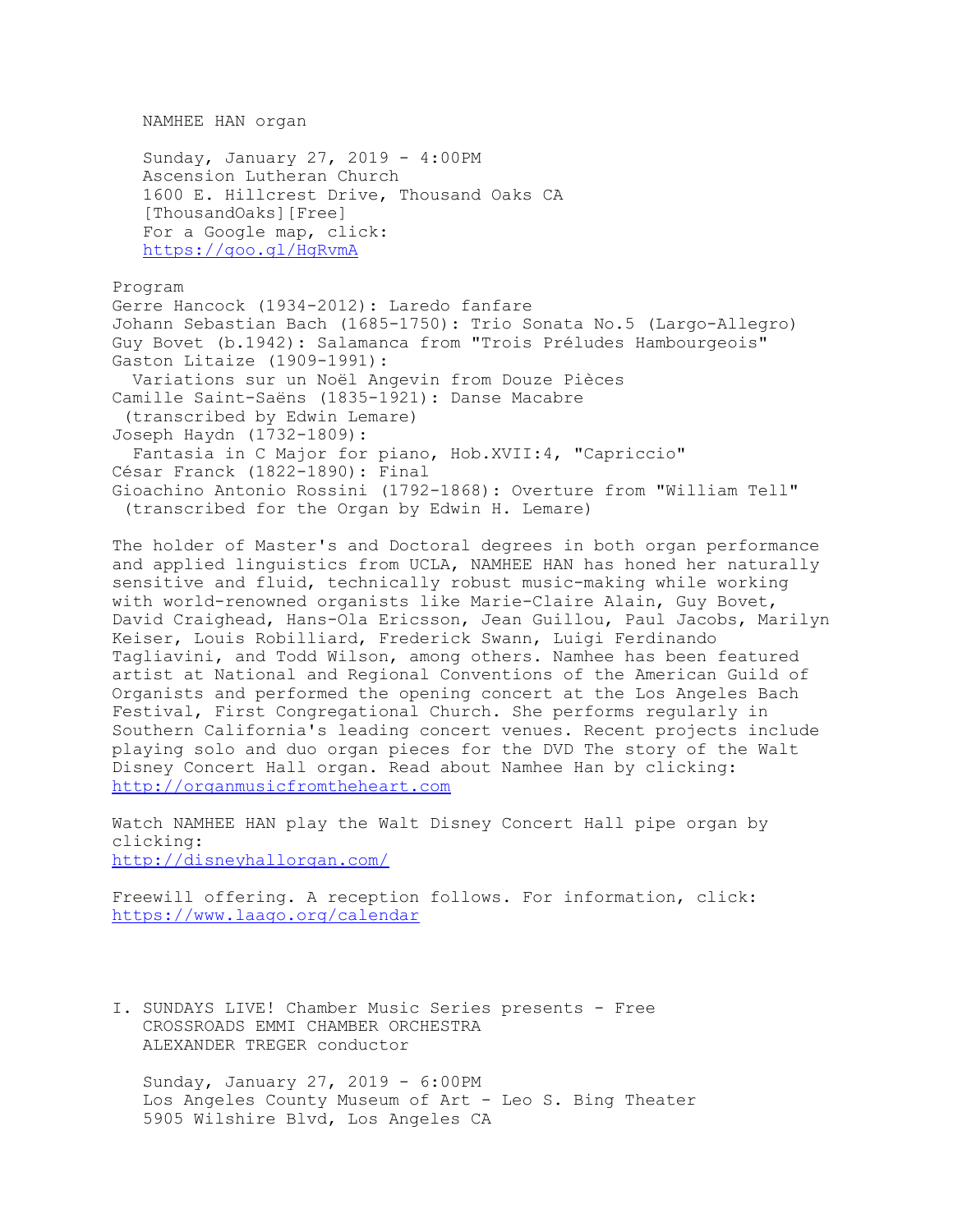(Just east of Fairfax. Parking across the street at Wilshire & Spaulding) [midWilshireLA][Free] For directions, click: http://www.lacma.org/directions-parking

Program

Nokuthula Ngwenyama: Sonoran Storm for Viola and Orchestra NOKUTHULA NGWENYAMA viola soloist Piazzolla: Cuatro Estaciones Porteñas - Summer, Spring and Winter AMY SZE violin soloist Tchaikovsky: Rococo Variations CLAIRE PARK cello soloist

The Elizabeth Mandell Music Institute (EMMI) evolved from Crossroads' unique music-major program, instituted in 1978 by the Elizabeth Heller Mandell family and the Clarence E. Heller Foundation in honor and memory of Elizabeth Heller Mandell, a trustee of Crossroads and a supporter of the arts in Los Angeles. Since 1981, more than 150 musicians have graduated from the program. Many of the graduates have gone on to have distinguished professional careers as performers or teachers and mentors. Read about EMMI and listen by clicking: https://goo.gl/v38fds

Begun in 1948, SUNDAYS LIVE! is the longest-running music broadcast in Los Angeles. It presents weekly classical chamber music concerts and recitals by premier professional artists from Southern California and around the world. These one-hour concerts are presented free to the public at 6:00PM on Sundays in the Leo S. Bing Theater of the Los Angeles County Museum of Art. No tickets or reservations are required, and all are welcome. Read about Sundays Live! by clicking: https://www.sundayslive.org/what-we-do/

Listen to the previous Sunday's concert streamed on-demand or downloaded as a podcast from the KUSC website by clicking: https://www.kusc.org/radio/on-demand/sundays-live/

Free admission. For concert and artist information, call (323)857-6234 or click: http://www.lacma.org/event/crossroads-emmi-orchestra

J. Soka Performing Arts Center presents Violin & Piano Duo SIMONE PORTER & HSIN-I HUANG

 Sunday, January 27, 2019 - 7:00PM Soka Performing Arts Center 1 University Drive, Aliso Viejo CA [OrangeCounty] For directions, click: http://www.soka.edu/about\_soka/directions.aspx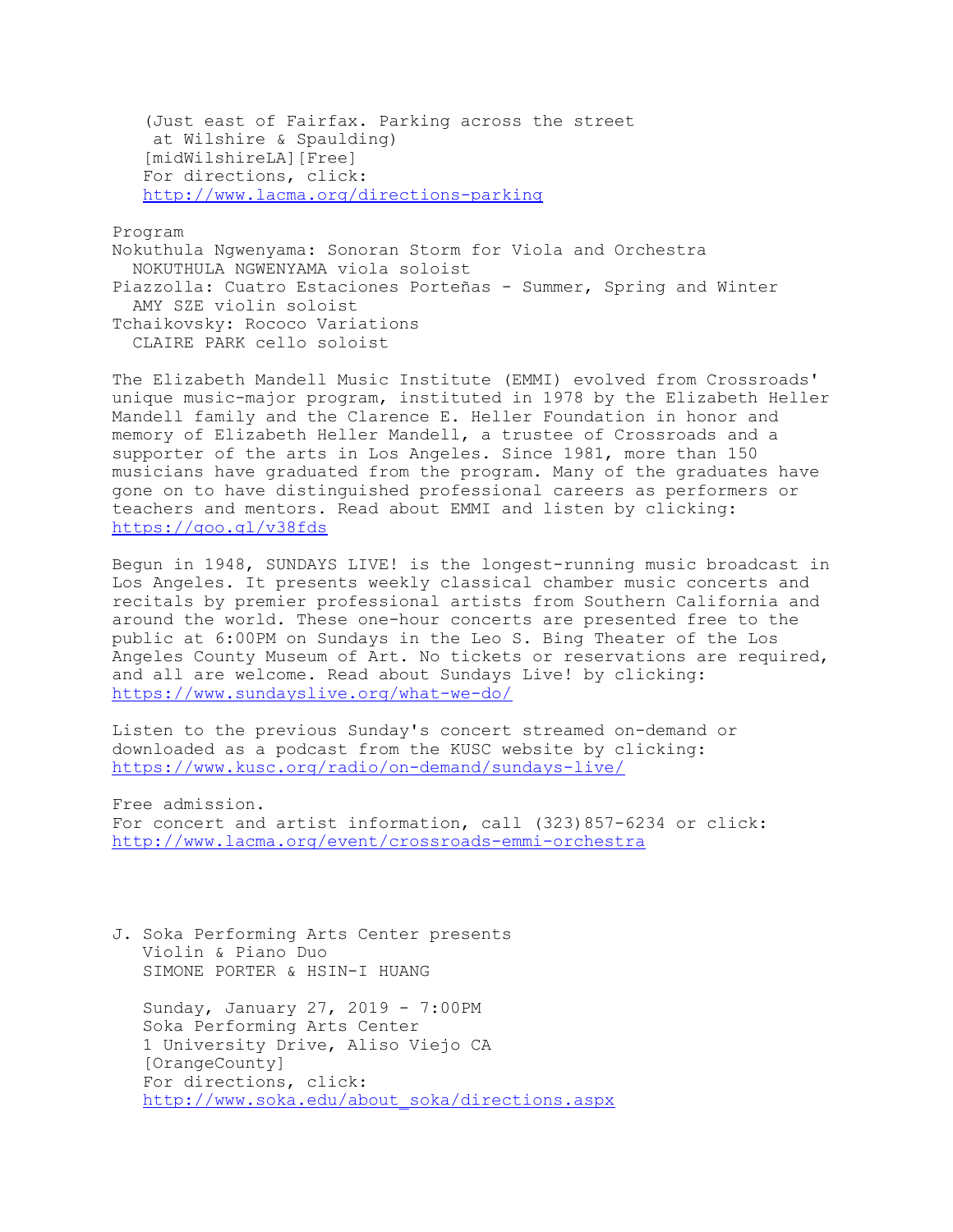Program Wolfgang Amadeus Mozart (1756-1791): Sonata in F Major, K376 Leos Janacek (1858-1924): Violin Sonata, JW.VII/7 Esa-Pekka Salonen (b.1958): Lachen verlernt (Laughing Unlearnt) for solo violin Ernest Bloch (1880-1959): Nigun from Baal Shem Maurice Ravel (1875-1937): Tzigane Sergei Prokofiev (1891-1953), arr. D. Gruness: Three Pieces from Romeo & Juliet, Op.64 Montagues and Capulets - Dance of the Antilles Girls - Masks

Violinist SIMONE PORTER has been recognized as an emerging artist of impassioned energy, musical integrity, and vibrant sound. After performing with Gustavo Dudamel and the Los Angeles Philharmonic, the LA Times declared Ms. Porter "on the cusp of a major career." Elsewhere, her performances have been described as "bold" (Seattle Times) and "virtuosic" (London Times). Ms. Porter has appeared with the New York Philharmonic, the Philadelphia Orchestra, Houston Symphony, and Los Angeles Philharmonic, and many leading orchestras. She was named a recipient of an Avery Fisher Career Grant in March 2015. She studies with Robert Lipsett at the Colburn Conservatory. Read about Simone Porter by clicking: http://www.simoneporterviolin.com/

Quickly emerging as one of today's most sought after collaborative pianist, HSIN-I HUANG has worked with artists such as Margaret Batjer, Andrew Shulman, Sheryl Staples, Chee-Yun Kim, William Hagen, Simone Porter, Blake Pouliot, Jacob Braun, and members of the Los Angeles Philharmonic. She regularly teams up with students in master classes of Robert Lipsett at the Colburn School of Music. Read about Hsin-I Huang by clicking:

https://www.analekta.com/en/artists/hsin-i-huang/

Tickets: \$40 (\$32 student/senior/military) For information and to order tickets, click: http://www.soka.edu/pac/performing-arts-events.aspx

K. LA GRAND ENSEMBLE presents DULCINEA XL A new chamber opera about karma, body image and mistaken identity by JUAN J. COLOMER

 Wednesday, January 30, 2019 - 8:00PM Zipper Concert Hall at The Colburn School 200 South Grand Avenue, Los Angeles CA [DowntownLA] For a Google map, click: http://goo.gl/IwB59X

Noted Los Angeles-based composer JUAN J. COLOMER offers a new take on the classic tales of Don Quixote. Through a series of humorous situations, timeless issues like self-acceptance, karma, mistaken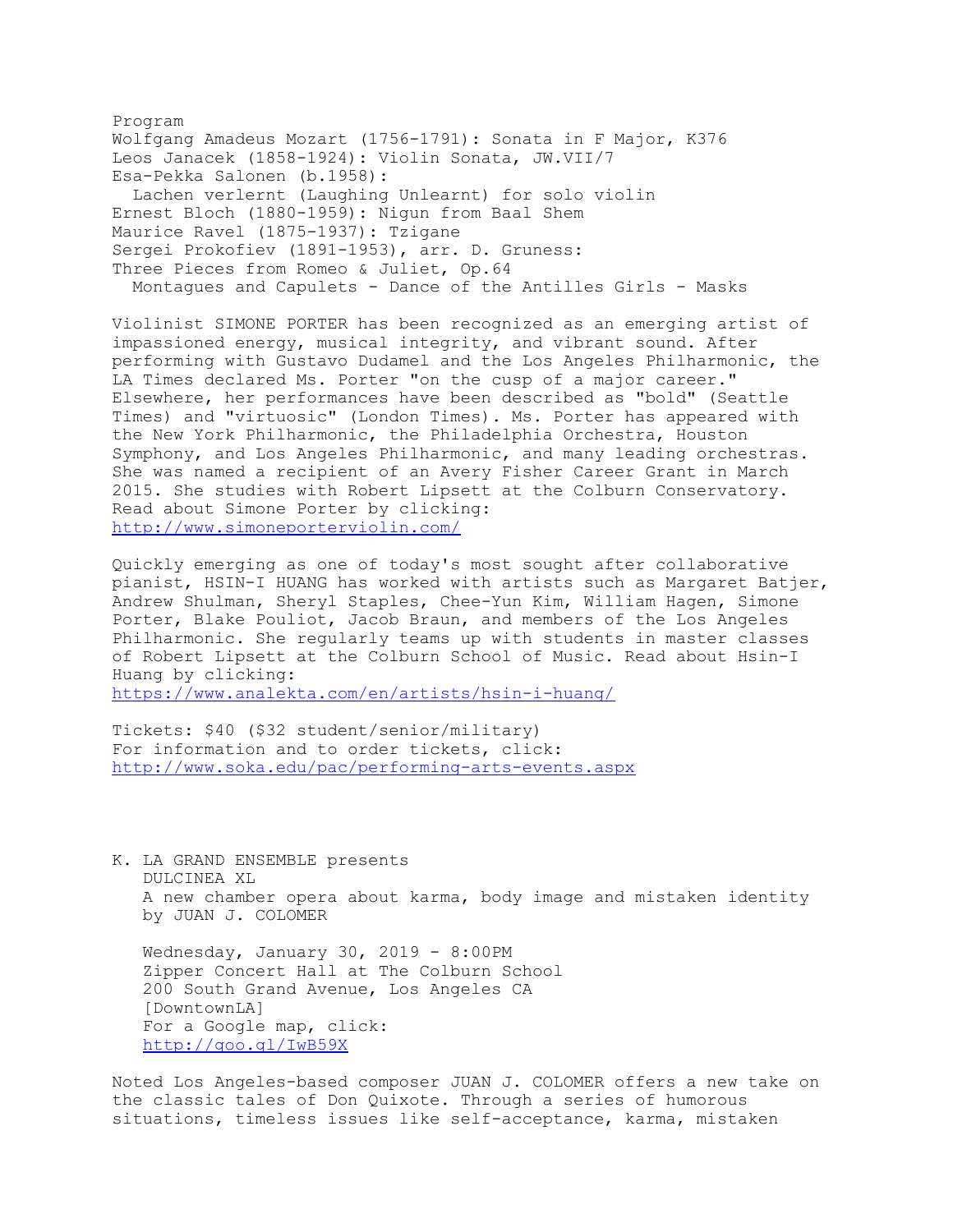identity, body image, and honor take central stage in this new opera. A mixed cast of emerging and veteran singers, supported by LA Grand Ensemble's world-class musicians and conducted by IGNAZIO TERRASI, will bring this opera to life for the first time in semi-staged concert version.

The music of Dulcinea XL carries a hint of Spanish flavor, a tribute to the land of Cervantes that radiates with subtle humor. The musical language of the opera is new, fresh, sharp and juicy. The orchestra sounds colorful and rich. This composition is very emotional, filled with wonderful musical themes and melodies.

Award Winning Spanish composer JUAN J. COLOMER, has collaborated with such artists as James Levine, Plácido Domingo, Christian Lindberg, Mikhail Pletnev, and José Carreras. His works have been performed by the San Francisco Symphony, Vienna Symphony, Orquestre de Paris, Simón Bolívar Symphony Orchestra, Russian National Orchestra, Los Angeles Philharmonic Brass, National Orchestra of Spain, Arena de Verona Orchestra and Choir, the Budapest National Orchestra, Seoul Symphony Orchestra, Orchestra of the Valencian Community (Les Arts) and many others throughout the world at prestigious halls like Carnegie Hall (NY), Tchaikovsky Concert Hall (Moscow), Teatro Real (Madrid) or Walt Disney Concert Hall (Los Angeles). Read about JUAN J. COLOMER by clicking:

http://juancolomer.com/

Cast XAVIER PRADO as Don Quixote MILENA GLIGIC as Sancho MELISSA TREINKMAN as Dulcinea DAVID CASTILLO as Merlin CAMILA LIMA as The Duchess

Tickets: \$30 – \$50. For full information and to order tickets, click: http://lagrandensemble.com/dulcinea-xl/

L. Classical Crossroads, Inc. - Free First Fridays at First! ~ fff presents Beverly Hills National Auditions Winners Brahms' "Viola Songs" & other selections Mezzo-Soprano KATARZYNA SADEJ Violist ALMA LISA FERNANDEZ Pianist BASIA BOCHENEK

 Friday, February 1, 2019 - 12:15-12:45PM First Lutheran Church & School - Torrance 2900 W. Carson Street, Torrance CA (on the south side Carson Street just east of Maple. Park in the Church lot, or along surface streets in the surrounding neighborhood, including across Carson St.) [SouthBay][Free] For a Google map, click: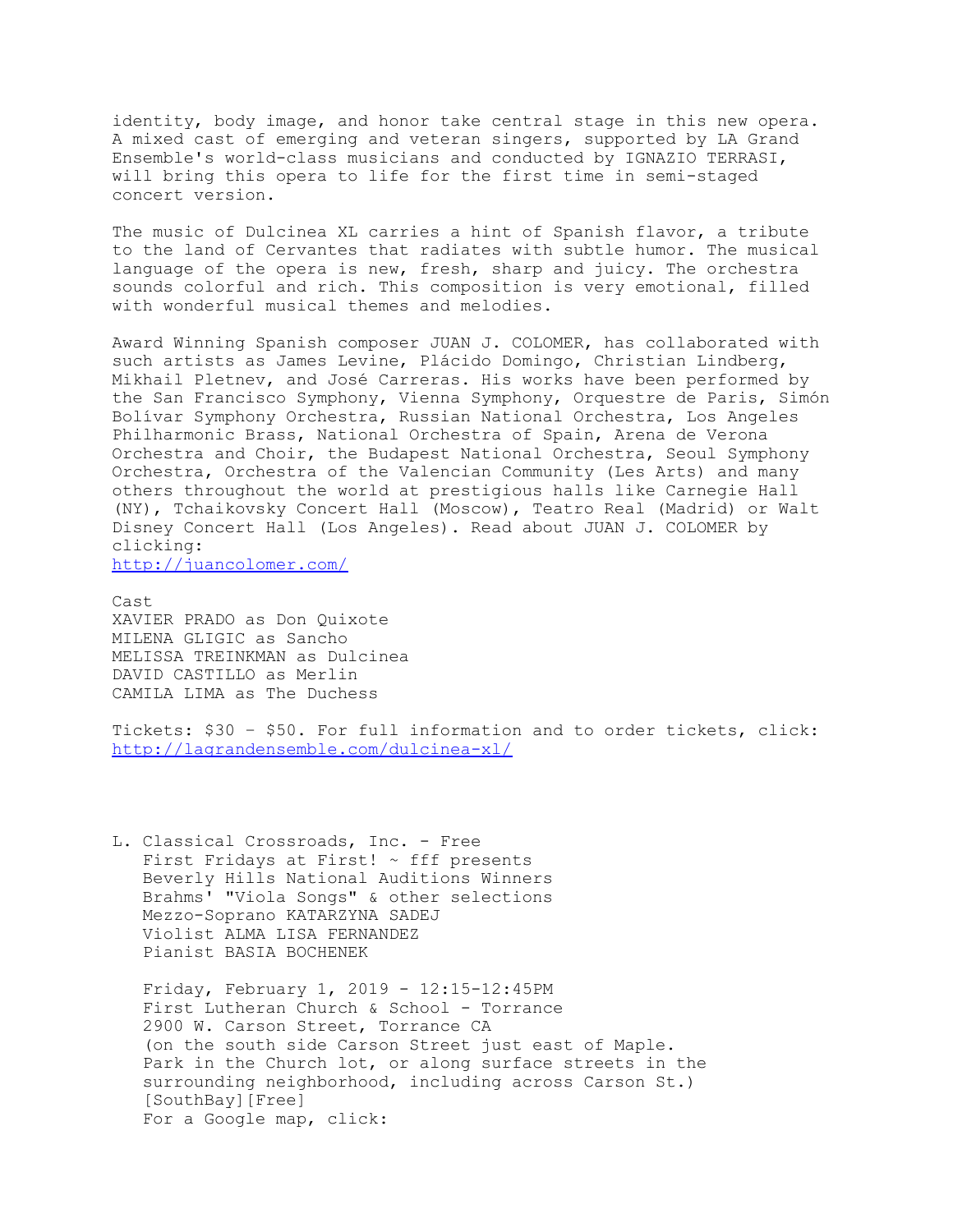http://goo.gl/maps/QaZ4s

Program - Songs for Mezzo-Soprano, Viola, and Piano Johannes Brahms: "Viola Songs," Op.91 Nos.1&2 Gestillte Sehnsucht Geistliches Wiegenlied Frank Bridge: Three Songs for Mezzo-Soprano, Viola, and Piano (1907) Far, far from each other Where is it that our soul doth go? Music when soft voices die Charles Loeffler: Selections from "4 Poèmes, Op.5" Sérénade Dansons la Gigue

This recital brings together three consummate artists and Beverly Hills National Auditions winners for a performance that will feature Brahms' much-loved Viola Songs, which Brahms composed as a gift for the great violinist Joseph Joachim and his contralto wife Amalie in 1884. Read about Brahms' "Viola Songs" by clicking: https://en.wikipedia.org/wiki/Two Songs\_for\_Voice, Viola\_and\_Piano

Polish-born, Los Angeles-based, Canadian mezzo-soprano KATARZYNA SADEJ has sung internationally in some of the world's leading venues. She made her L.A. Opera debut as The Page of Herodias in Strauss' Salome. Other recent debuts include her San Diego Opera role as Kate Pinkerton in Puccini's Madama Butterfly, and as River Voice in the world premiere of Hopscotch by L.A.'s cutting-edge contemporary-opera company, The Industry. Read about Katarzyna Sadej by clicking: http://katarzynasadej.com/

Learn about Katarzyna in her own words and watch recital excerpts by clicking: https://www.youtube.com/embed/iUZvn3z6ZBk

Violist ALMA LISA FERNANDEZ has been described by LA Times' senior music critic Mark Swed as "...a soulful violist." She is a member of the Eclipse Quartet, and as a member of the Denali String Quartet, she performed the world premiere of Ben Johnston's Revised Standards on the Jacaranda series. Alma also performed the West Coast premiere of Tigran Mansurian's Percussion & Viola Duet.

Polish-American pianist, BASIA BOCHENEK's passion and dedication for collaborative arts brought her to venues throughout the North America and Europe. Basia co-founded the Kasia & Basia Duo with mezzo-soprano Katarzyna Sadej. Read about Basia Bochenek by clicking: https://barbarabochenek.wixsite.com/basiabochenek

Free admission, donations appreciated. Reception with the artists follows with complimentary organic freshly ground fair-trade coffee, freshly baked treats, and a seasonal fruit selection. For concert information, click: https://goo.gl/xTccQC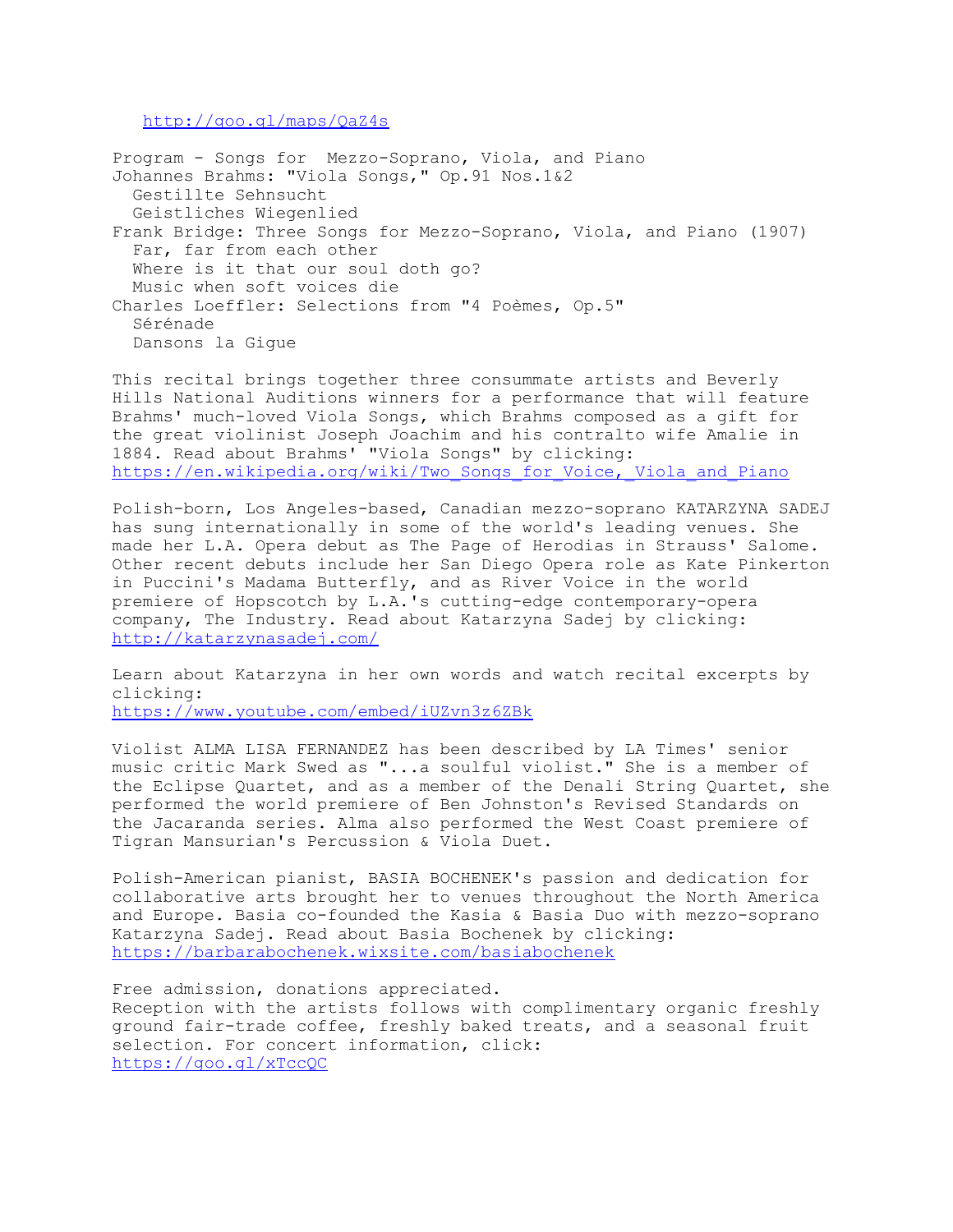M. Music at St. Matthew's CANTUS VOCAL ENSEMBLE Friday, February 1, 2019 - 8:00PM "Liner Notes" with TOM NEENAN - 7:10PM The Parish of Saint Matthew 1031 Bienveneda Pacific Palisades CA [WestSide] For a Google map, click: https://goo.gl/wSQwJv

Program - Alone Together Selections by Beethoven, Leonard Bernstein, David Lang, Jennifer Higdon, and Libby Larson

"Cantus's...tightly blended voices, meticulously balanced... came through with a clarity that I've never experienced." ~ Philadelphia Inquirer

Hailed by Fanfare as "the premier men's vocal ensemble in the United States" and winner of the prestigious Margaret Hillis Award for Choral Excellence from Chorus America, the eight-male-singer ensemble CANTUS enjoys an active schedule of national tour dates, subscription concerts in its home of Minneapolis/St. Paul, educational outreach programs, and recordings. Read about Cantus by clicking: https://www.cantussings.org/

Tickets: \$35. Complimentary coffee and light dessert at intermission. For information, click: http://musicguildonline.org/program.shtml#February

N. Soka Performing Arts Center presents Beverly Hills National Auditions Winner FIREBIRD QUINTET IRYNA ORLOVA prima domra, PETER ROTHE prima balalaika, LYNN McCONNELL alto balalaika, TOM BARNES contrabass balalaika, ANATOLY MAMALYGA bayan

 Friday, February 1, 2019 - 8:00PM Soka Performing Arts Center 1 University Drive, Aliso Viejo CA [OrangeCounty] For directions, click: http://www.soka.edu/about\_soka/directions.aspx

Program Russian & Eastern European Songs

Firebird is "musically superb"  $\sim$  LA Times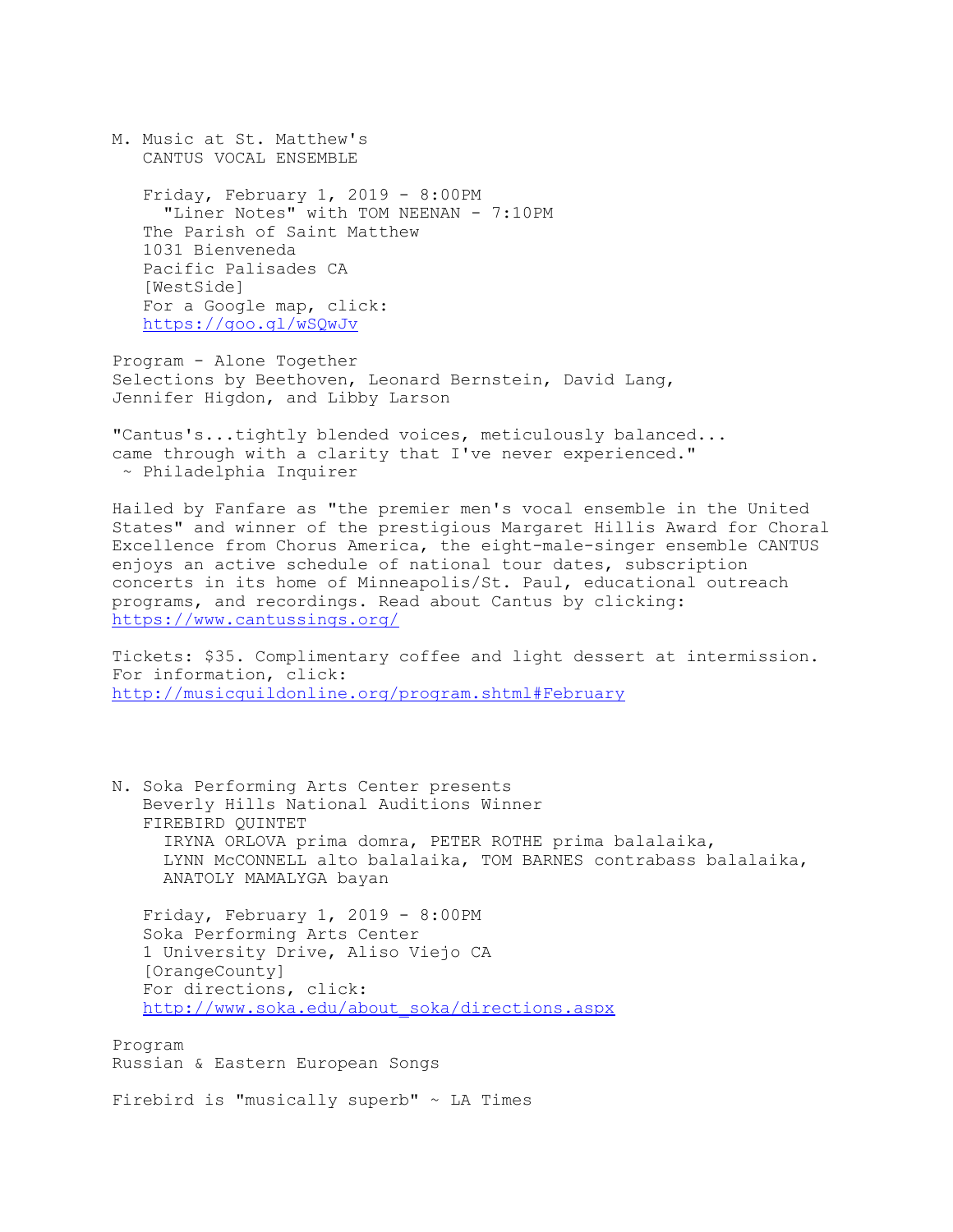Founded in 1995, Firebird performs on traditional Russian instruments: the domra, a string instrument with a thin, fretted neck and round body first appearing in written records at the end of the 15th century; the balalaika, a triangular-bodied Russian instrument well known to Western audiences from the film Doctor Zhivago; and the bayan, a member of the accordion family popular in Russia and Ukraine. Firebird's repertoire ranges from traditional Russian, Ukrainian, and Eastern European songs to well-known classics and original compositions. Read about the Firebird Ensemble by clicking: http://www.lynnmcconnell.com/pages/Firebird%20Biography.html

Tickets: \$30 (\$26 student/senior/military) For information and to order tickets, click: http://www.soka.edu/pac/performing-arts-events.aspx

O. JACARANDA - music at the edge LYRIS QUARTET ALYSSA PARK and SHALINI VIJAYAN violins, LUKE MAURER viola, TIMOTHY LOO cello

 Sunday, February 3, 2019 - 4:00PM First Presbyterian Church of Santa Monica 1220 Second Street, Santa Monica CA [WestSide] For a Google map, click: http://goo.gl/d3AgSo

Program - Premonition 1 Pavel Haas: String Quartet No.2, "From the Monkey Mountains" (1925) Georg Friedrich Haas: String Quartet No.2 (1998) Jörg Widmann: String Quartet No.3, "The Hunt" (2003)

Three quartets will foreshadow the evening's four-hands piano version of Mahler's Sixth Symphony. A dinner break will follow at approximately 5:15PM. The Sanctuary Series conversation will begin at 6:45PM.

Pavel Haas, student of Leos Janacek, died in Auschwitz, but his quartet "From the Monkey Mountains" was inspired by a popular tourist spot in the Twenties. The rarely performed original version with a drum kit tapped into his fascination with Jazz after WWI.

Seven decades later, Austria's Georg Friedrich Haas says of his Second Quartet, "Tradition shines through again and again, but it appears as something lost, distant, clouded poised on the edge of abandon and dread."

In his 2003 quartet "The Hunt," the Berlin-based German composer Jörg Widmann repeatedly quotes a motif by Schumann that the obsessive Romantic composer often quoted in his works.

The LYRIS QUARTET was created from a conversation between violinist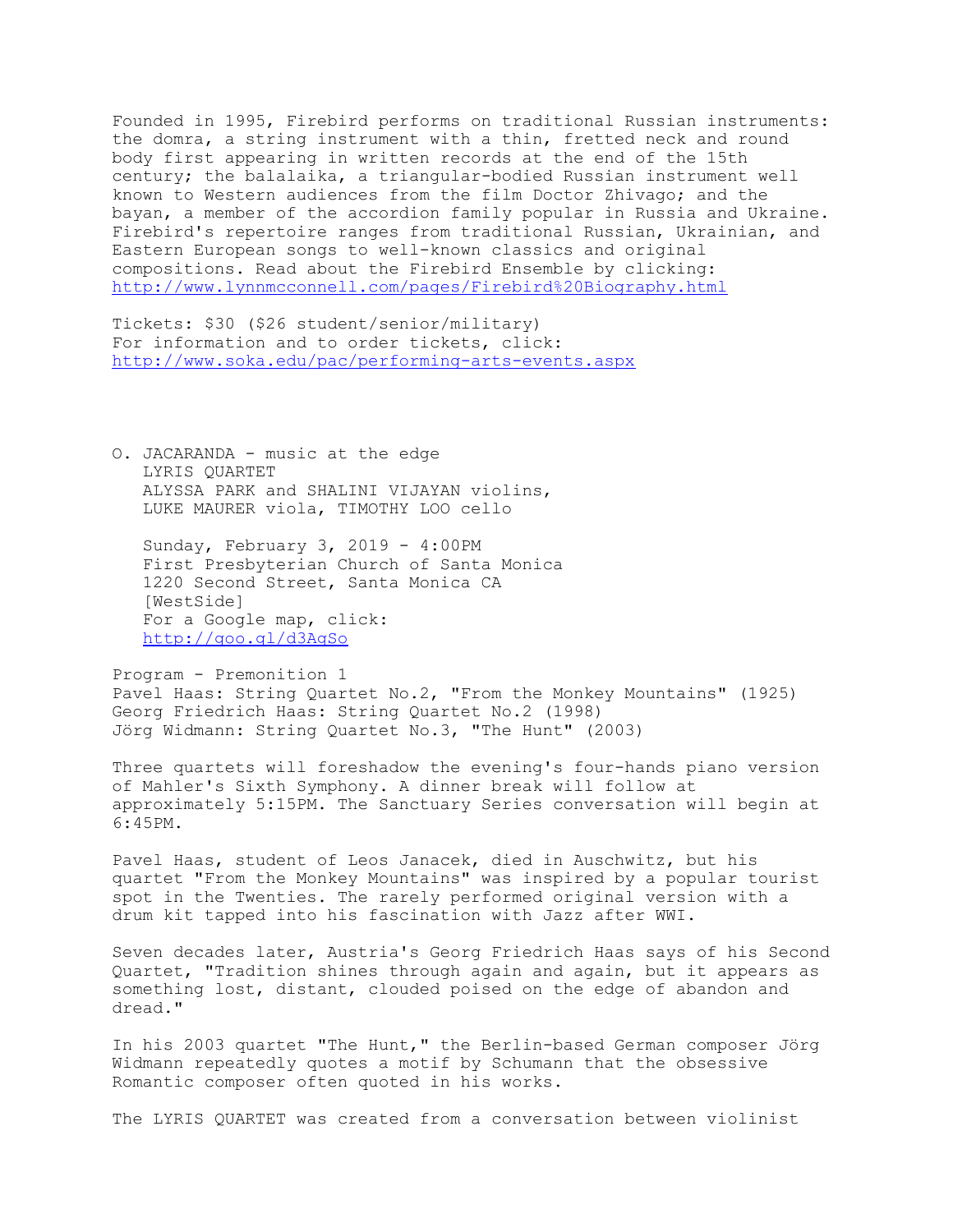ALYSSA PARK, who has enjoyed an illustrious career as an international soloist and is the youngest prizewinner in the history of the Tchaikovsky International Competition, and violinist SHALINI VIJAYAN, who has built a career as an advocate of modern music as a member of Absolute Ensemble and Southwest Chamber Music. They wished to create a string quartet that encompassed their love for both standard and modern repertoire and commission works from living composers. Although Lyris was formally founded in 2008 when violist LUKE MAURER and cellist TIMOTHY LOO (a Jacaranda "founding spirit") joined the group, these four musicians and friends have collaborated together for many years. Read about the Lyris Quartet by clicking: http://www.lyrisquartet.com

With its motto "music at the edge," JACARANDA is a series of adventures offering the cornerstones of music from centuries past next to new and modern music. This season's theme is ...DREAM IN COLOR. Each concert program has a point of view. Artists are drawn from the Southland's finest and premier international guests. Read about Jacaranda by clicking: http://www.jacarandamusic.org/

Tickets: \$45 (\$15 off for two-concert purchase) / \$20 students For concert information and to order tickets, click: http://www.jacarandamusic.org/season

P. SUNDAYS LIVE! Chamber Music Series presents - Free Members of the CAPITOL ENSEMBLE PHILLIP LEVY, SERENA MCKINNEY violins, ZACH DELLINGER viola, ERIC BYERS cello

 Sunday, February 3, 2019 - 6:00PM Los Angeles County Museum of Art - Leo S. Bing Theater 5905 Wilshire Blvd, Los Angeles CA (Just east of Fairfax. Parking across the street at Wilshire & Spaulding) [midWilshireLA][Free] For directions, click: http://www.lacma.org/directions-parking

Program Schubert: String Quartet No.10 in E-flat Major, Op.125 No.1, D87 Mozart: String Quartet No.14 in G Major K387

Sundays Live ensemble-in-residence, the CAPITOL ENSEMBLE, named after Hollywood's famed Capitol Records Building, draws its professional artists largely from this town's renowned film and recording studios and their friends. Read about the members for this evening's concert by clicking:

PHILLIP LEVY violin http://www.philliplevy.com/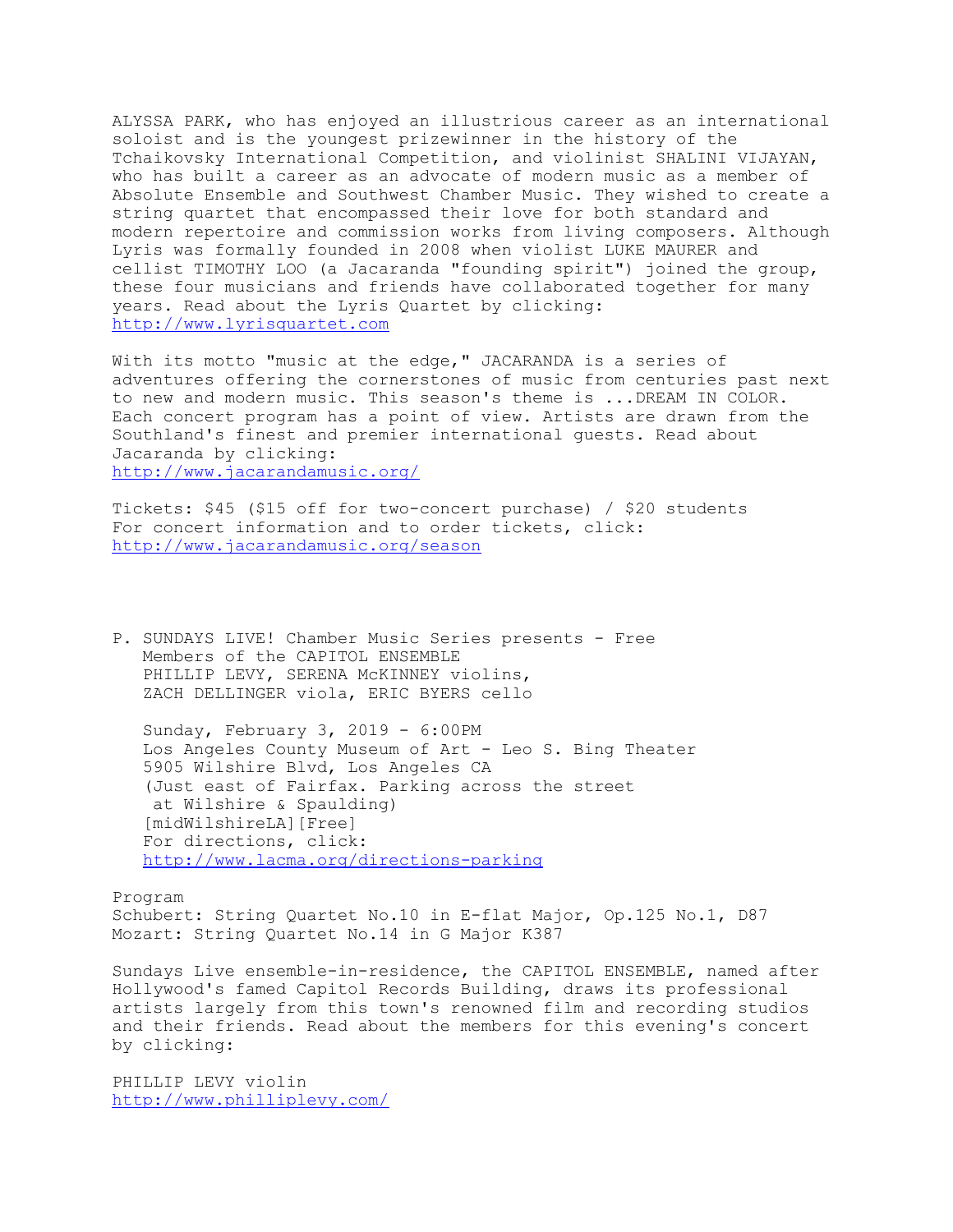SERENA McKINNEY violin https://goo.gl/rZ3kW1

ZACH DELLINGER viola https://www.zachdellinger.org/

ERIC BYERS cello http://www.ericbyerscello.com/

Begun in 1948, SUNDAYS LIVE! is the longest-running music broadcast in Los Angeles. It presents weekly classical chamber music concerts and recitals by premier professional artists from Southern California and around the world. These one-hour concerts are presented free to the public at 6:00PM on Sundays in the Leo S. Bing Theater of the Los Angeles County Museum of Art. No tickets or reservations are required, and all are welcome. Read about Sundays Live! by clicking: https://www.sundayslive.org/what-we-do/

Listen to the previous Sunday's concert streamed on-demand or downloaded as a podcast from the KUSC website by clicking: https://www.kusc.org/radio/on-demand/sundays-live/

Free admission. For concert and artist information, call (323)857-6234 or click: http://www.lacma.org/event/capitol-ensemble-31

Q. JACARANDA - music at the edge INNA FALIKS & DANIEL SCHLOSBERG piano

 Sunday, February 3, 2019 - 8:00PM Sanctuary Series with RUSSELL STEINBERG - 6:45PM First Presbyterian Church of Santa Monica 1220 Second Street, Santa Monica CA [WestSide] For a Google map, click: http://goo.gl/d3AgSo

Program - Program - Premonition 2 Gustav Mahler, 4-hands arr. Zemlinsky: Symphony No.6 "Tragic" (1904)

Gustav Mahler's compelling Sixth Symphony – like the sprawling Seventh, one of his lesser known – is subtitled "Tragic." Given his public struggles with anti-Semitism, some think the 1904 symphony sees into the calamitous future –– a premonition. More personally, the promiscuity of his wife Alma is a subtext that anticipates notorious future affairs. He dedicated the rapturous adagio to her. Mahler's friend, composer Alexander von Zemlinsky (and one of Alma's lovers), made a piano four hands reduction to increase access to the daring new work. Of their National Gallery of Art debut performance of the work The Washington Post said, Inna Faliks and Daniel Schlosberg "offered a highly personal and subjective reading, full of shifts in color and tempo, with individual passages brimming with character." Jacaranda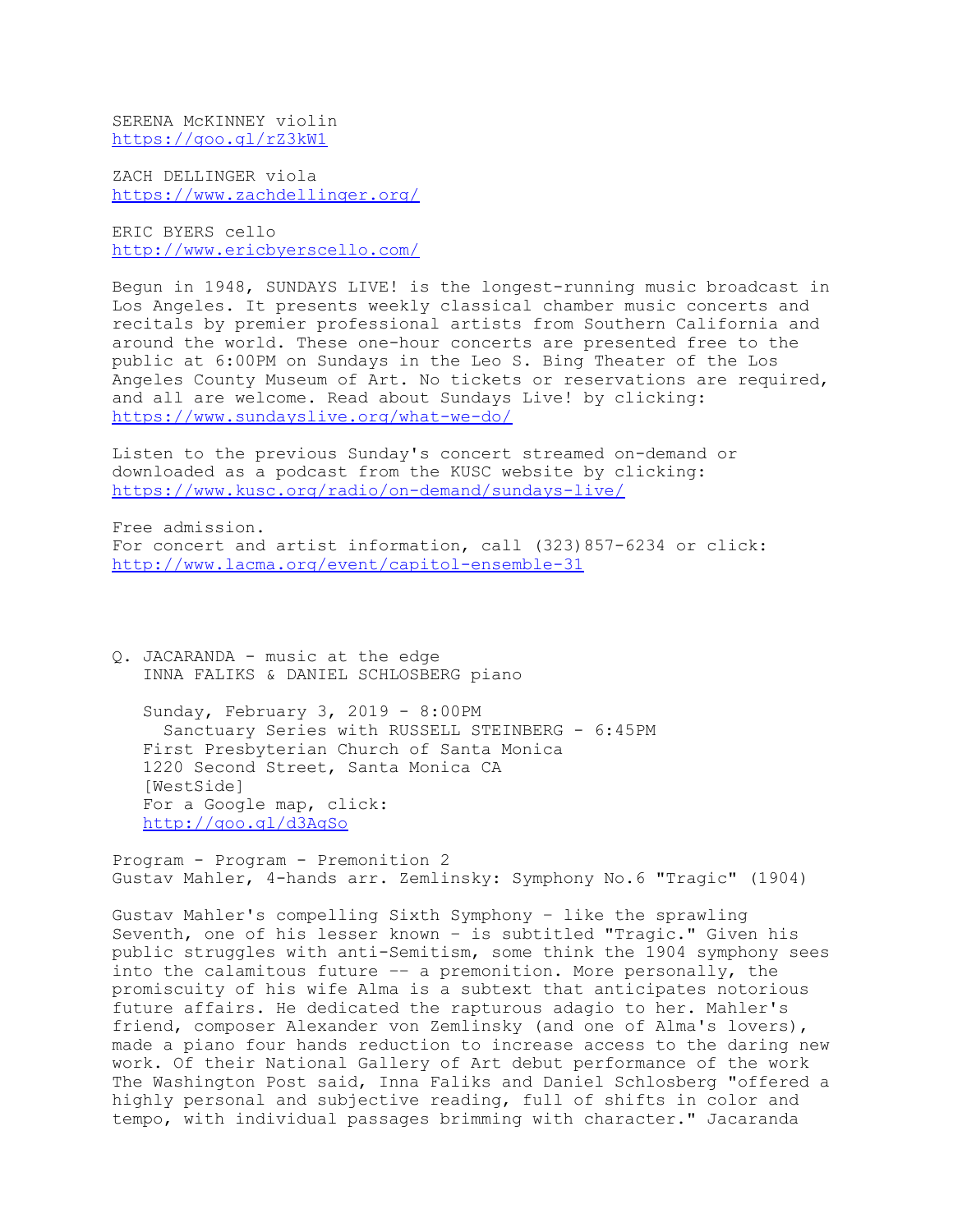will add percussion from the full score: Mahler's critically important hammer blows and the atmospheric cowbells to enhance the concert hall experience.

Called "adventurous" and "passionate" by The New Yorker and "poetic" by Time Out New York, Ukrainian-born pianist INNA FALIKS made her debut with the Chicago Symphony Orchestra. She has since performed on many of the world's great stages, with numerous orchestras with conductors such as Leonard Slatkin and Keith Lockhart, and in solo appearances in Carnegie Hall's Weill Concert Hall, Metropolitan Museum of Art, Paris' Salle Cortot, Chicago's Orchestra Hall, Moscow's Tchaikovsky Hall, to name some. Critics praise her "courage to take risks, expressive intensity and technical perfection" (General Anzeiger, Bonn), "poetry and panoramic vision" (Washington Post), and "riveting passion, playfulness" (Baltimore Sun). Her acclaimed CD on MSR Classics, "Sound of Verse", was released in 2009. She was recently appointed to UCLA's Piano Faculty. Read about Inna Faliks, watch, and listen by clicking:

http://innafaliks.com/

Originally from Los Angeles, DANIEL SCHLOSBERG has been described as an "expert pianist" (Boston Globe), and his performances have been praised for their "intellect and passion" (Washington Post). Since 2005, he has been Artist-in-Residence at the University of Notre Dame (Indiana). He enjoys a multifaceted relationship with the Chicago Symphony Orchestra, where he has appeared as soloist among other projects. This May, he will premiere a solo work by Augusta Read Thomas at Bargemusic in New York. He is also artistic director of the Baltimore Lieder Weekend, held each October. Read about Daniel by clicking:

http://music.nd.edu/people/faculty/daniel-schlosberg/

With its motto "music at the edge," JACARANDA is a series of adventures offering the cornerstones of music from centuries past next to new and modern music. This season's theme is ...DREAM IN COLOR. Each concert program has a point of view. Artists are drawn from the Southland's finest and premier international guests. Read about Jacaranda by clicking: http://www.jacarandamusic.org/

Tickets: \$45 (\$15 off for two-concert purchase) / \$20 students For concert information and to order tickets, click: http://www.jacarandamusic.org/season

\*\* THE REST OF THE NEWSLETTER

R. 2018-2019 CHAMBER MUSIC SEASONS ANNOUNCED

See the full list of 77 Southern California 2018-2019 chamber music concert series that have been announced so far by clicking: http://www.palosverdes.com/ClassicalCrossroads/SoCalCM.html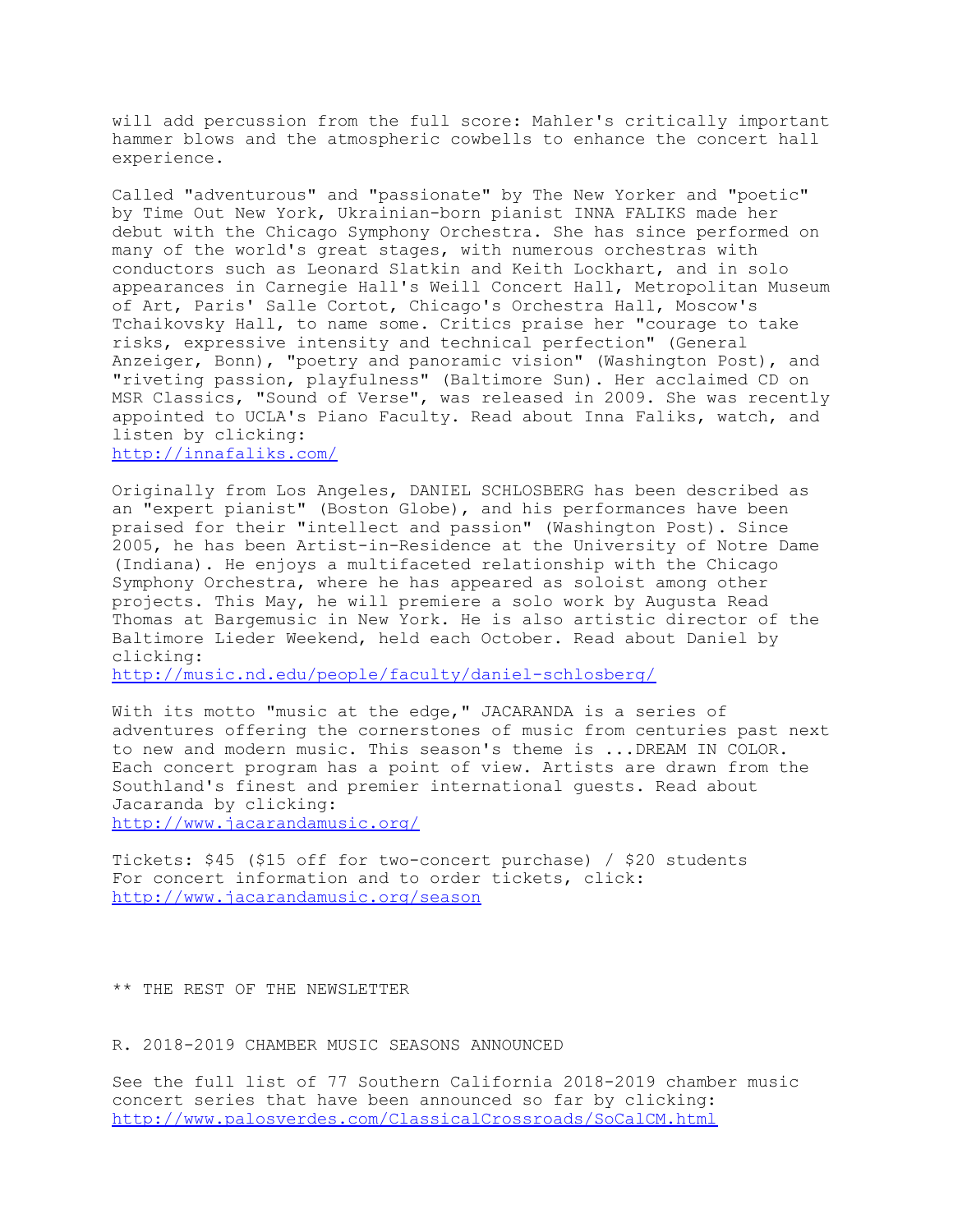- S. REVIEWS OF RECENT CHAMBER MUSIC CONCERTS and OTHER ITEMS OF HIGH INTEREST ON THE SOUTHLAND CHAMBER MUSIC SCENE
	- \* Music Critic DAVID J BROWN's review on LA Opus "Interludes with Beverly Hills National Auditions Winners" Los Angeles Ensemble and duo pianists Sung Chang and Esther Lee. https://goo.gl/XYjxQw
	- \* GAIL EICHENTHAL's post on KUSC's Culture / Arts Alive Blog "Shining a Light on a Little-Known Los Angeles Composer" In celebration of its 25th anniversary, the Los Angeles Jewish Symphony has released a new CD of works by Erich Zeisl. Listen. https://www.kusc.org/culture/arts-alive-blog/eric-zeisl/
	- \* Music Journalist MATT COOPER writes in the Los Angeles Times "SoCal classical music listings, Jan. 20-27: The Chamber Music Society of Lincoln Center and more" https://lat.ms/2RL0gqg
	- \* The KUSC Free Download Download the allegro from the Piano Concerto No.4 of the Russian Composer Anton Rubinstein, featuring Ukrainian-born pianist Anna Shelest. https://www.kusc.org/radio/free-download/
	- \* Last two Sunday's LACMA Sundays Live! concerts streamed from the KUSC website https://www.kusc.org/radio/on-demand/sundays-live/
- T. SOUTHERN CALIFORNIA CLASSICAL GUITAR RECITALS GEORGE GUTMAN's Weekly Summary For the full calendar, click: http://ocgc.org/pages/SoCalEvents.htm

No guitar recitals on the calendar for this weekend.

Cheers, George Gutman gagutman@uci.edu

For the latest updates on upcoming guitar events, where you will find information about these and other guitar events, see the Orange County Guitar Circle's web calendar by clicking: http://ocgc.org/pages/SoCalEvents.htm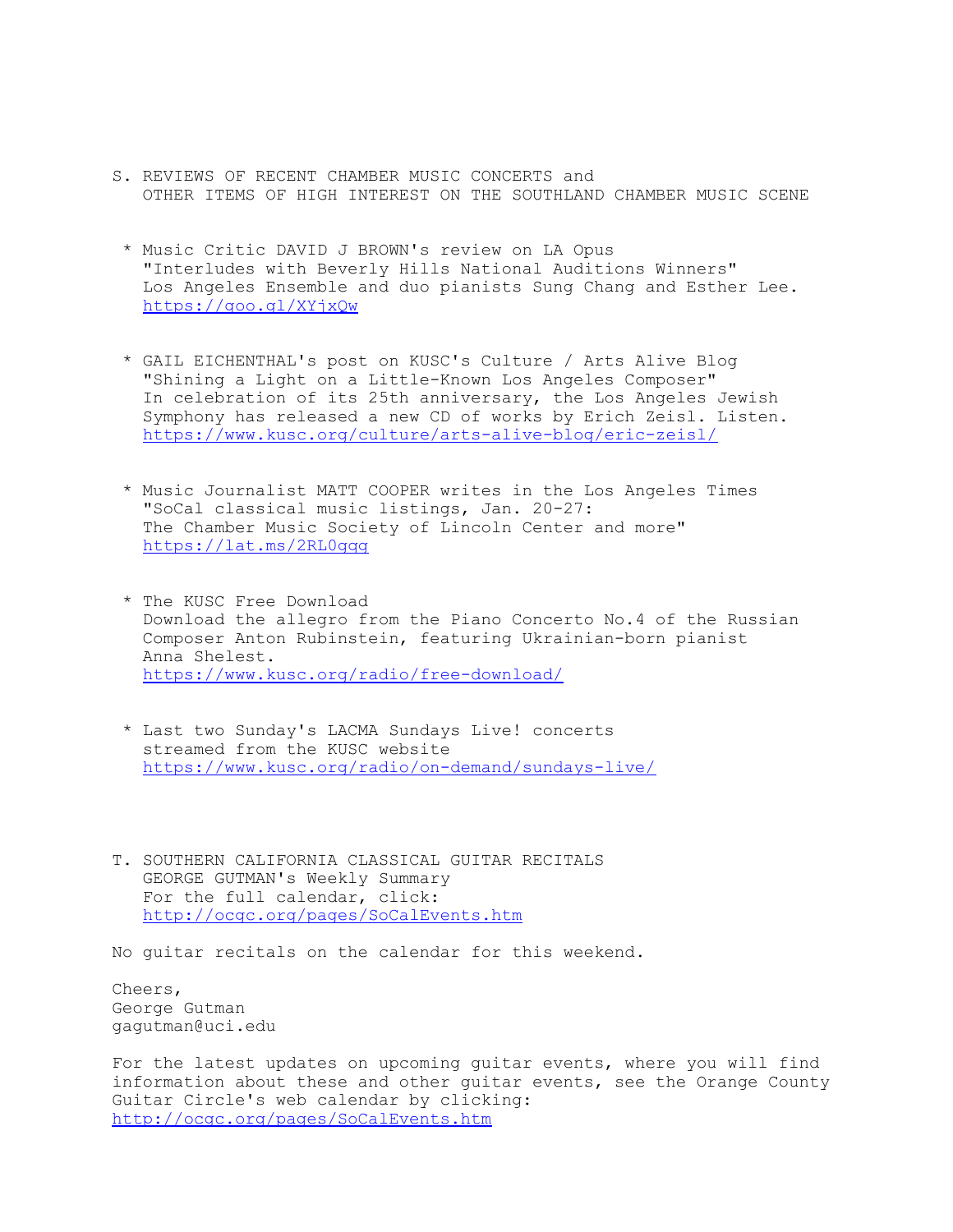- U. SOUTHERN CALIFORNIA ORCHESTRA CONCERTS MICHAEL CLEARY's Selection For the full calendar and information, click: http://www.palosverdes.com/SoCalOrch/
- Friday, January 25, 2019 8:00PM Pasadena Free Pasadena Community Orchestra (PCO) First Church of the Nazarene http://www.pcomusic.org/
- Saturday, January 26, 2019  $8:00PM -$  Los Angeles Free UCLA Philharmonia UCLA Royce Hall http://www.music.ucla.edu/Performance/Orchestra/index.html Live Stream: https://www.schoolofmusic.ucla.edu/school-of-music-live-streams
- Sunday, January 27, 2019 3:00PM Culver City Culver City Symphony Orchestra (CCSO) Robert Frost Auditorium http://www.culvercitysymphony.org/

Visit the following websites for additional orchestral offerings (listed alphabetically)

CHAMBER ORCHESTRA at St.MATTHEW's http://musicguildonline.org/

KALEIDOSCOPE CHAMBER ORCHESTRA http://www.kco.la/concerts/

LOS ANGELES CHAMBER ORCHESTRA http://www.laco.org/attend/

LONG BEACH SYMPHONY ORCHESTRA http://www.lbso.org/

LOS ANGELES PHILHARMONIC http://www.laphil.com/tickets/calendar-fullseason

MUSICA ANGELICA https://www.musicaangelica.org/

NEW WEST SYMPHONY http://www.newwestsymphony.org

PACIFIC SYMPHONY https://www.pacificsymphony.org/tickets/concerts

PASADENA SYMPHONY http://www.pasadenasymphony-pops.org/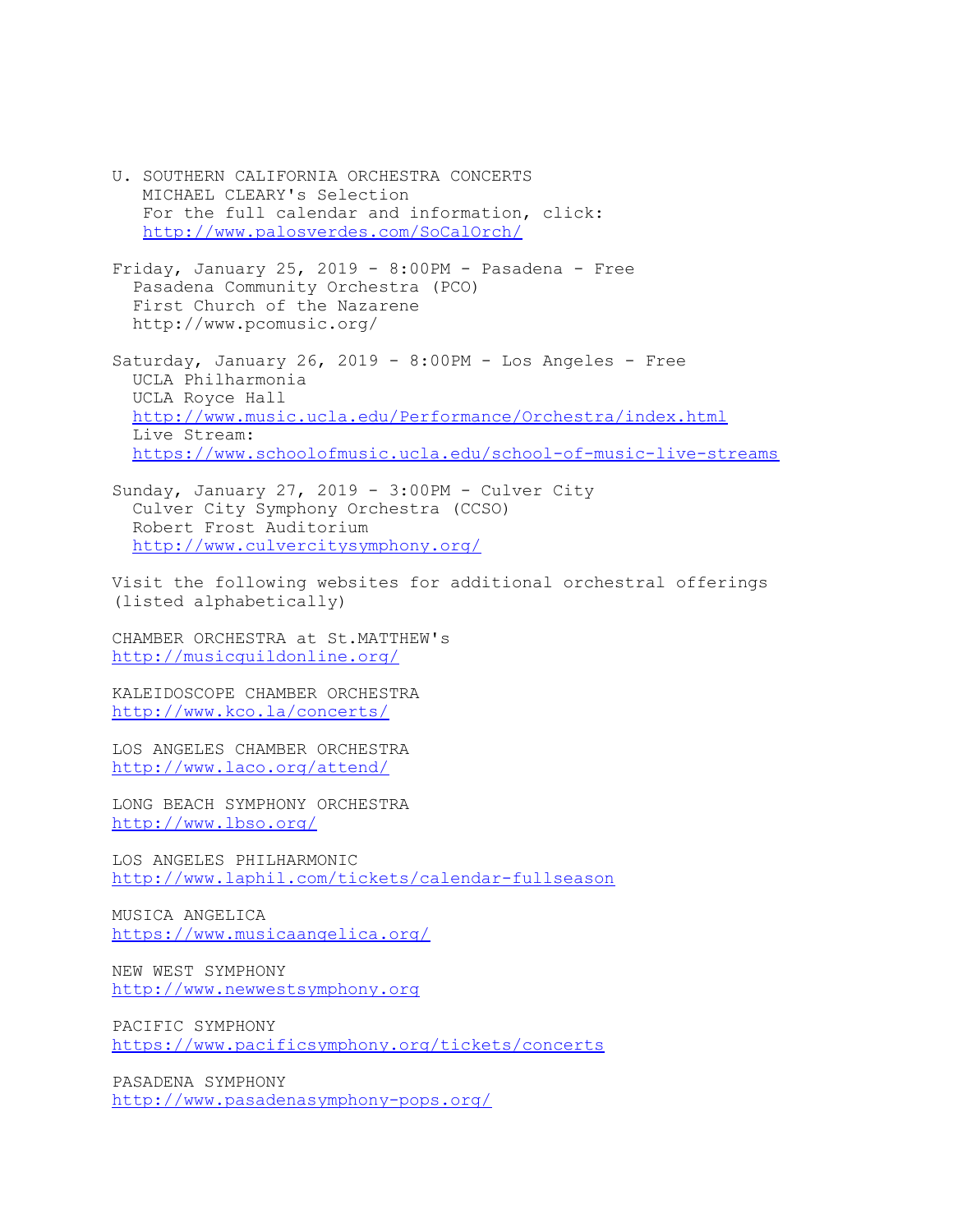SANTA MONICA SYMPHONY ORCHESTRA http://www.smsymphony.org/

ORCHESTRA SANTA MONICA http://www.orchestrasantamonica.org/

Cheers! Michael Cleary michaeljosephcleary@yahoo.com

For the full calendar, click: http://www.palosverdes.com/SoCalOrch/

V. SOUTHERN CALIFORNIA VOCAL EVENTS LAURI D. GOLDENHERSH's Weekly Highlights For the full calendar, click: http://www.laurislist.com/calendar

I'm taking the week off. There's lots going on. Please check the calendar for vocal concerts.

Lauri D. Goldenhersh lauri@laurislist.com Send us your vocal event info: events.la@laurislist.com

# W. SOUTHERN CALIFORNIA ORGAN CONCERTS

Select organ recitals are included in the Clickable Chamber Music Newsletter's list of concerts. For a comprehensive list of organ recitals, consult the Calendar for the Long Beach, Los Angeles, and Orange County chapters of the American Guild of Organists by clicking here:

http://www.laago.org/calendar

X. WEBSITES OF HIGH INTEREST TO SOUTHLAND CHAMBER MUSIC AFICIONADOS

PerformingArtsLIVE The most comprehensive online listing of Music, Theater, and Dance events in Southern California http://www.performingartslive.com/

KUSC Concert Calendar Concerts on the KUSC Calendar are provided through the classical music announcements uploaded to PerformingArtsLIVE http://kusc.org/events-calendar/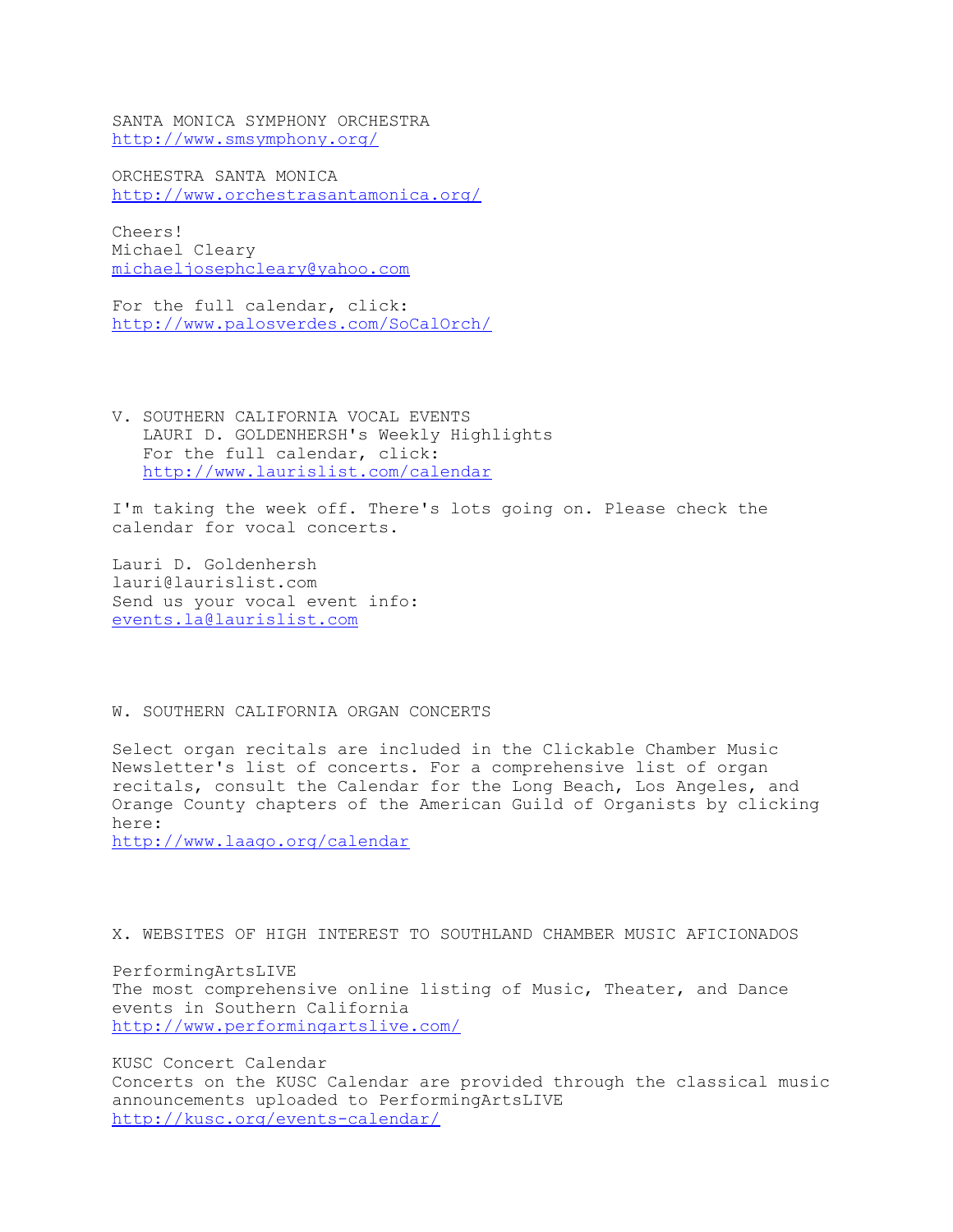LA Weekly Classical Music Calendar http://goo.gl/6XRBe9

Orange County Guitar Circle's Comprehensive Classical Guitar Events in Southern California http://ocgc.org/pages/SoCalEvents.htm

Southern California Orchestra Concerts http://www.palosverdes.com/SoCalOrch/

Southern California Vocal Concerts http://www.laurislist.com/calendar

Southern California Organ Concerts http://www.laago.org/calendar

Southern California Early Music Society (SCEMS) listing of Early Music concerts (Medieval, Renaissance, Baroque) https://www.earlymusicla.org/calendar

Southern California New Music Calendar on New Classic LA http://newclassic.la/calendar/

Y. NOTE TO PRESENTING ORGANIZATIONS AND ARTISTS about posting concert announcements on http://www.PerformingArtsLIVE.com/

In partnership with PerformingArtsLIVE.com, the Clickable Chamber Music Newsletter's comprehensive list of upcoming concerts is generated by PerformingArtsLIVE.com. If you haven't already done so, upload your concert information. It's easy to do. Simply click: http://www.performingartslive.com/?p=AL&M=PE

An announcement of your concert will appear in the following:

- a. On the PerformingArtsLIVE.com website: http://www.performingartslive.com
- b. In the Clickable Chamber Music Newsletter's comprehensive list: http://www.palosverdes.com/ClassicalCrossroads/CCMN.html
- c. On the KUSC's calendar of concerts: http://kusc.org/events-calendar/

IMPORTANT NOTE: When posting to PerformingArtsLIVE, selecting any one of the categories: 1) Chamber Music, 2) Instrumental Recital, or 3) Voice Recital, or 4) Contemporary Classical/New Music will ensure it will be included in the Clickable Chamber Music Newsletter.

In addition to the comprehensive list, select concerts are included in the body of the newsletter in the section "Highlights & Hidden Gems."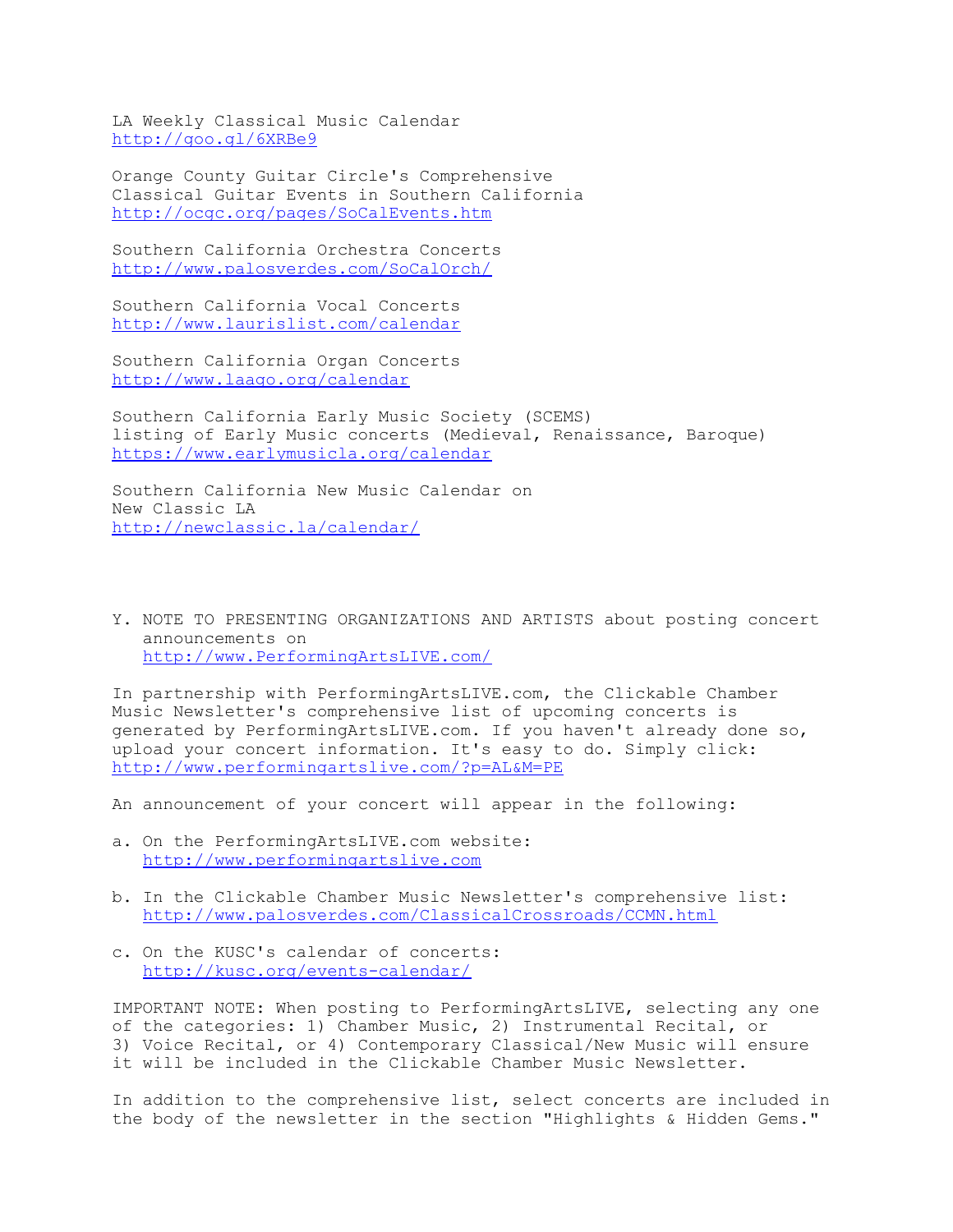#### Z. ABOUT THE CLICKABLE CHAMBER MUSIC NEWSLETTER

The Clickable Chamber Music Newsletter was founded in November 1999. It is delivered via e-mail as a free community service and also is posted on Classical Crossroads' website at: http://www.palosverdes.com/ClassicalCrossroads/CCMN.html

There are currently 5,718 subscribers, who also receive formatted e-flyers for select concerts and occasional mid-issue newsletter updates.

About the Clickable Chamber Music Newsletter:

Music Critic BONDO WYSZPOLSKI writes in the EasyReader "Your guide to classical music? Jim Eninger" https://goo.gl/Sf5P6V

Music Critic RICK SCHULTZ writes in the Los Angeles Times "15 ways to hear chamber music magic in L.A." https://goo.gl/oPqKwJ

Torrance's 2017 Excellence in Arts Award honors The Clickable Chamber Music Newsletter - Watch video: https://www.youtube.com/embed/QN2Vmvm5lDs

New York Arts Consultant EDNA LANDAU's Musical America Blog Post "A Full-Time Labor of Love"

http://www.musicalamerica.com/mablogs/?p=14970

Los Angeles Music Critic ALAN RICH "The Continental Shift, And The Pathway Through It" http://www.palosverdes.com/ClassicalCrossroads/AlanRich-Shift.pdf CHRIS PASLES' Los Angeles Times Article "His grapevine is a chamber music lifeline" http://goo.gl/bmVYa5

Composer/Conductor RUSSELL STEINBERG's Blog Post "Classical Music Set To Boom!" http://goo.gl/XPtG6D

Daily Breeze Columnist JOHN BOGERT "Ph.D. publicist is in tune with classical music" https://goo.gl/77DFxm

Blog of the Science Advisory Panel

of the Torrance Refinery Action Alliance (Not chamber music, but this is another endeavor by J.E.) https://traa.blog/

Clickable Chamber Music Newsletter volunteer team: Dennis Bade, Tara Biard, Jack Bowman, Michael Cleary, Mary Lynn Eninger, Katie Eninger, Bettina Gantsweg, Paul Gibson, Lauri D. Goldenhersh, George Gutman, Toni Hertz, Annette Melikian, Andrew Paroczai, Liz Redwing, and Amy Sinclair

I'd like to hear from you - reply to this e-mail (preferred) or send replies to JEninger@yahoo.com.